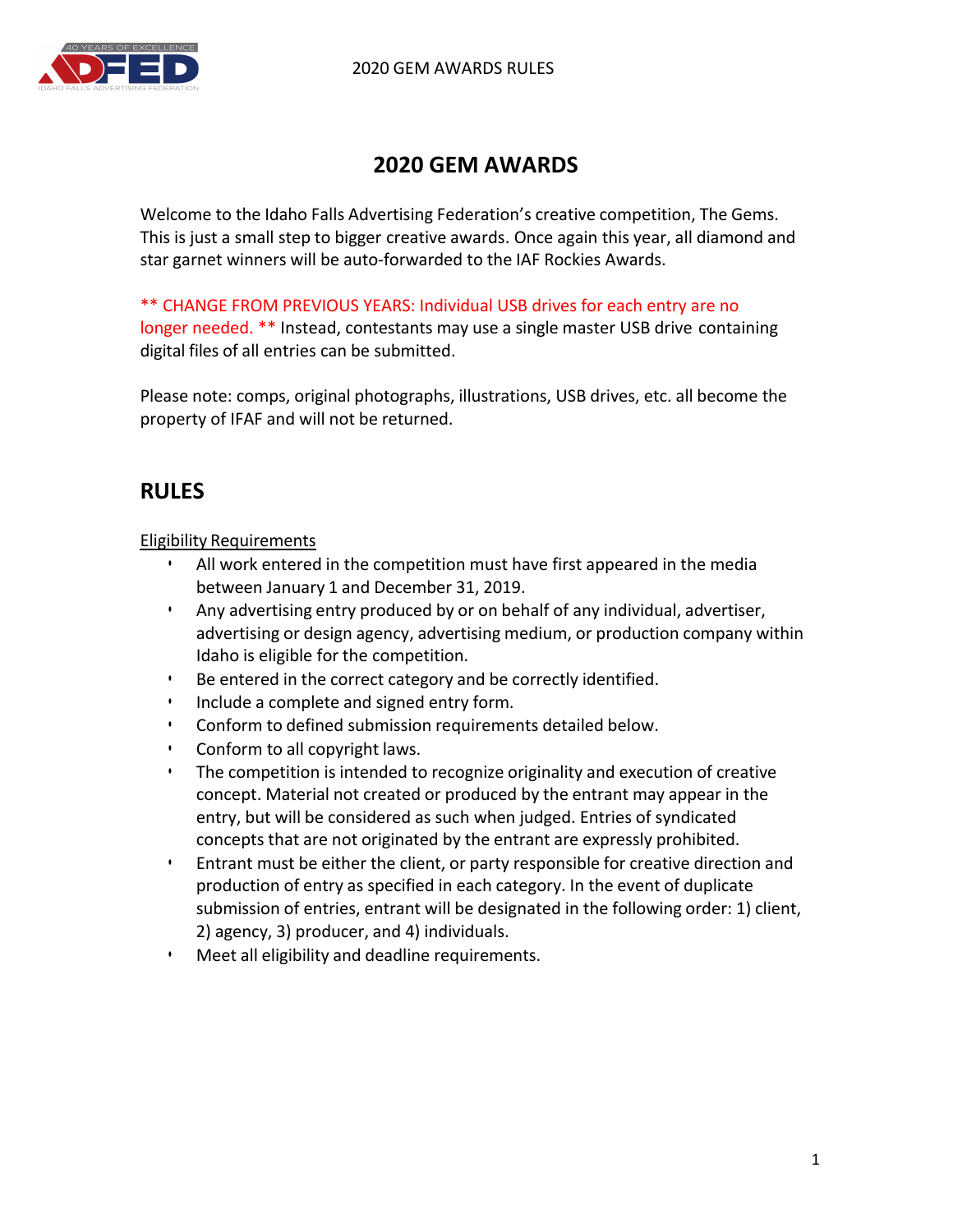

#### **How to Enter**

Review the category list to find where your work should compete, and complete one entry form for each submission. Make sure you credit the members of your creative team and production partners, so that they will be recognized properly. Submission of entries acknowledges the right of IFAF to use them for publication, exhibition and marketing of the Gems Awards show.

The ideal way to submit your entry is the exact same way that the end user received the piece. For example, if you're submitting a magazine ad and have a copy of the magazine, please include the magazine and flag the ad. If we can view a website live, that is how it should be judged. Payment and all entry materials should be delivered to Steve Fischbach at MCS Advertising, 413 B Street, Idaho Falls, ID, 83402.

#### Dates

- Friday, Jan. 24, 2020, 5p.m. Early-bird deadline for entries.
- Friday, Feb 7, 2020, 5p.m. Final deadline for entries.

#### Entry Submissions

- All entries must be packaged according to the guidelines listed below and delivered by the due dates listed above.
- All entries should have no reference to the agency that is submitting the work.
- Place each physical entry inside of an appropriately sized transparent envelope.
- Each individual entry should have two copies of its own entry form.
- Entry forms must be submitted with each entry, or they will not be eligible for judging.
- \*\*\* IMPORTANT! \*\*\* A Master USB drive, containing digital files of all entries must be submitted with the physical entries and payment. (Instructions below.)
- Please read through your submissions carefully before submitting your entries. Any information listed on the submission form may be printed on an award should your entry win.
- Crediting your work Space is provided on the submissions form to credit the appropriate people who worked on the project.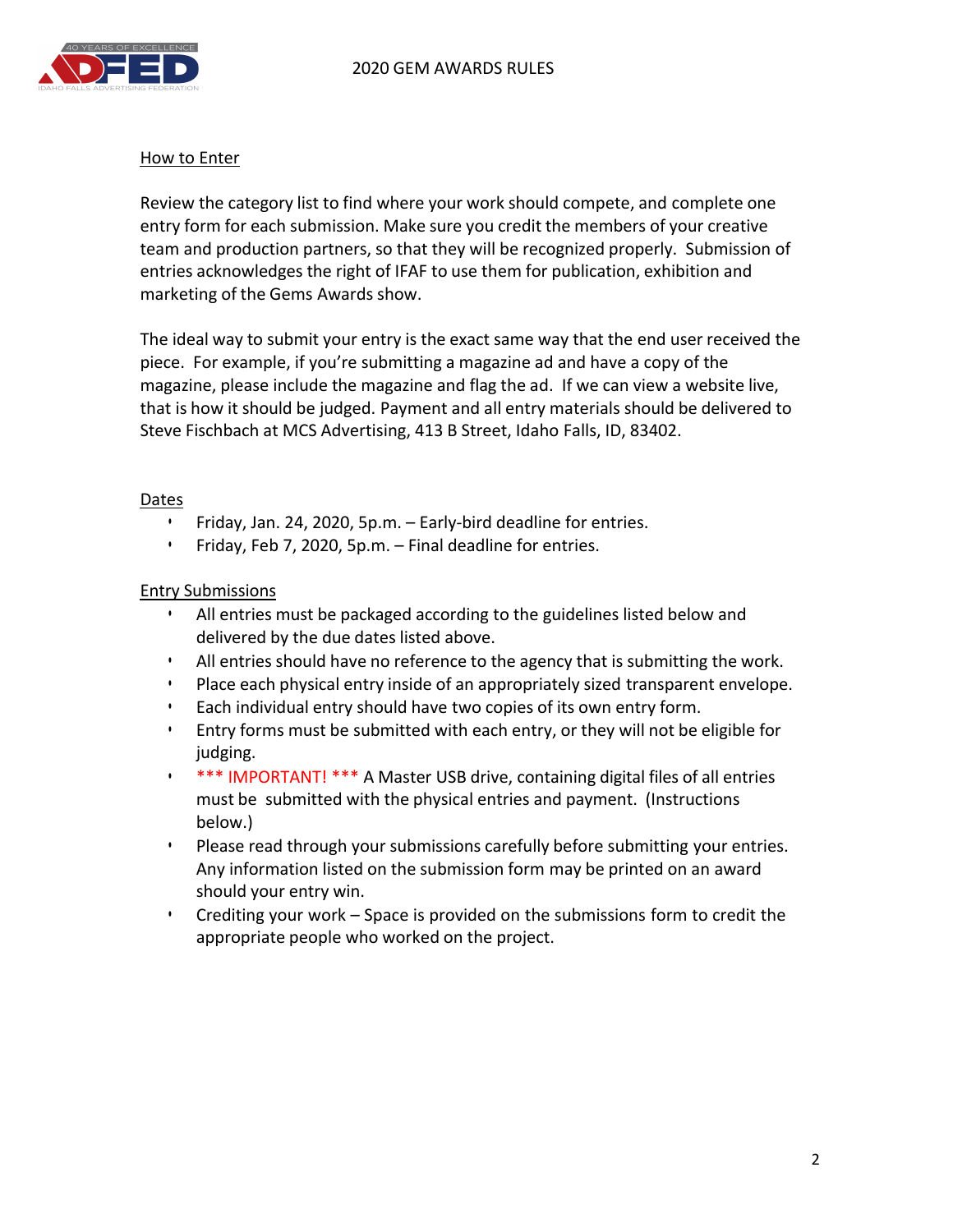

# **STUDENT COMPETITION:**

All work submitted in the Student Gem Competition is subject to the same rules, guidelines, and submission requirements as the professional competition. Please read the Entry Submission and Entry Identification requirements carefully.

Eligibility requirements:

- Applicants must be enrolled full or part-time in an accredited educational institution.
- Work may be developed specifically for this competition or submitted from previous projects or competitions.
- Work must be created while entrant is a student not employed in the advertising industry. Student intern work is eligible if it is not used by or paid for by a client. Work developed for paying clients will not be accepted with the exception of work created for clubs as a fundraiser or work created for student publications.

**Student competitors: when filling out your entry forms, please place an X in front of the category number you're entering. For instance, to enter a 30-second radio single, write, "X11, radio single, :30 length" on the top line of the entry form.**

# **AWARD DETAILS**

Eligible Awards

- Diamond Award (First Place)
- Star Garnet Award (Second Place)
- Idaho Opal Award (Third Place)

#### Judging

Entries will be judged by a panel of area professionals and educators.

#### Auto-Forwarding

If your entry wins a Diamond or Star Garnet Gem award, it will be automatically forwarded to the Idaho Ad Fed Rockies Awards. There it will have a chance to advance to the Northwest Regional and National ADDY Awards, if it wins gold at each tier.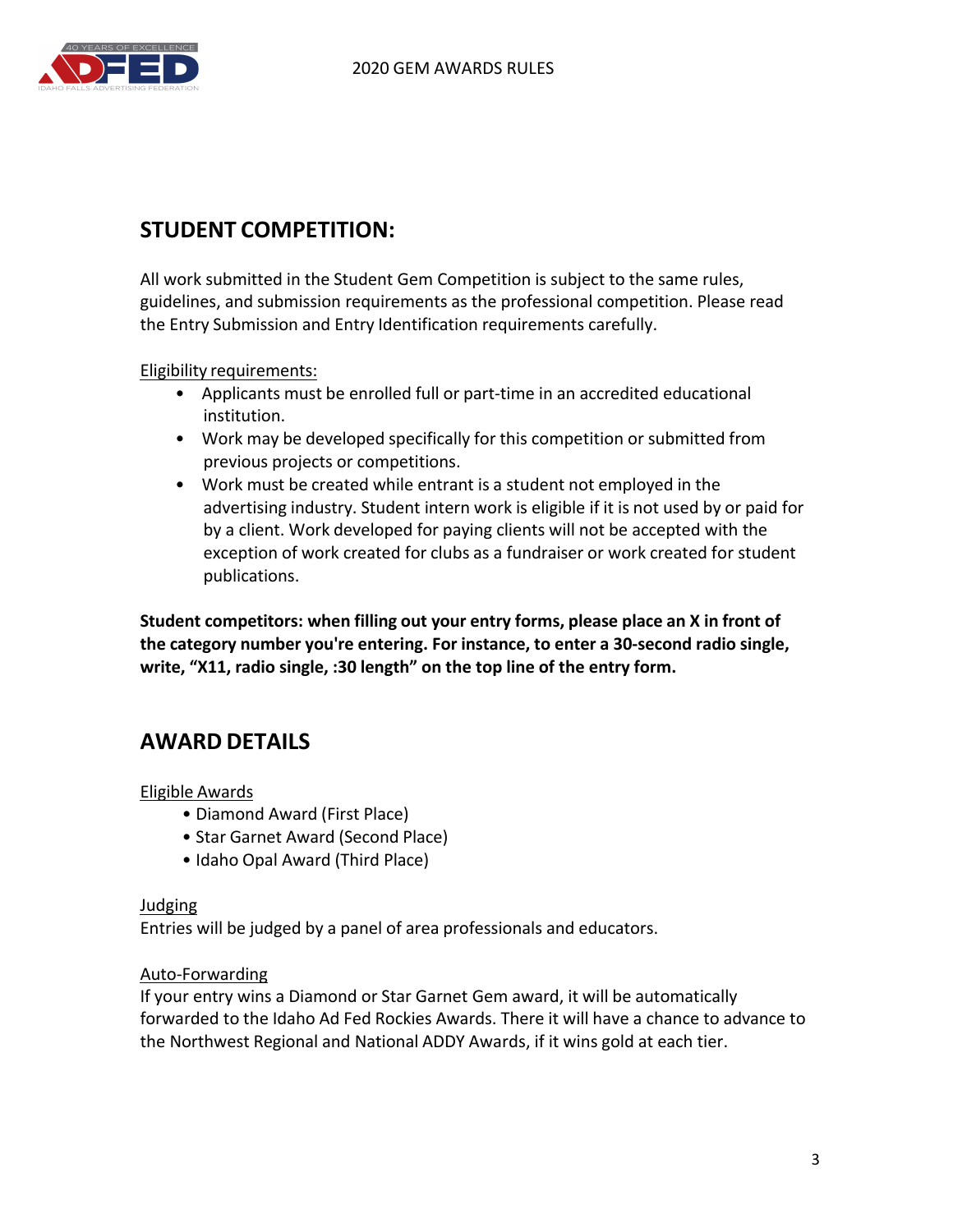

## **SUBMISSION DETAILS PER MEDIA**

#### TELEVISION & VIDEO SUBMISSION DETAILS:

Video submissions should all be formatted as mp4 files. No slates on spots. Please include the title of the entry listed on the form along with the category number in the file name of the corresponding entry. For example: "Better Days Ahead CAT 3.mp4" for a single TV spot with a budget of over \$20,000.

*Packaging your entry*: Please include two copies of the entry form for each entry. Properly named digital files can be submitted on your company's master USB drive.

#### RADIO SUBMISSION DETAILS:

Audio submissions should all be formatted as mp3 files. No audio slates on spots. Please include the title of the entry listed on the form along with the category number in the file name of the corresponding entry. For example: "Better\_Days\_Ahead\_CAT\_11.mp3" for a single 30-second local radio spot.

*Packaging your entry*: Please include two copies of the entry form for each entry. Properly named digital files should be submitted on your company's master USB drive.

#### PRINT AND COLLATERAL SUBMISSION DETAILS:

A physical submission of all entries in this classification is required. Please identify your physical entry. The entry title and category code may be written or applied to the *backside or bottom* of each physical piece.

Campaign entries may be handled in the same manner as above. Label each piece with the campaign title on the back in the upper right hand corner. Indicate on each label "1 of 2" or "2 of 2" etc.

Packaging your entry: Place your physical entry and two entry forms in an appropriately sized envelope. (Please do not affix any entry forms to the outside of the envelope.) If a three-dimensional (3-D) item is small enough, it should be placed inside an appropriately sized transparent envelope, as described above. If a 3-D item is too large to fit inside an envelope, enclose the item inside an appropriately sized box. Please identify your physical entry and box with the entry title. Include a properly named digital copy of each component on your company's master USB drive.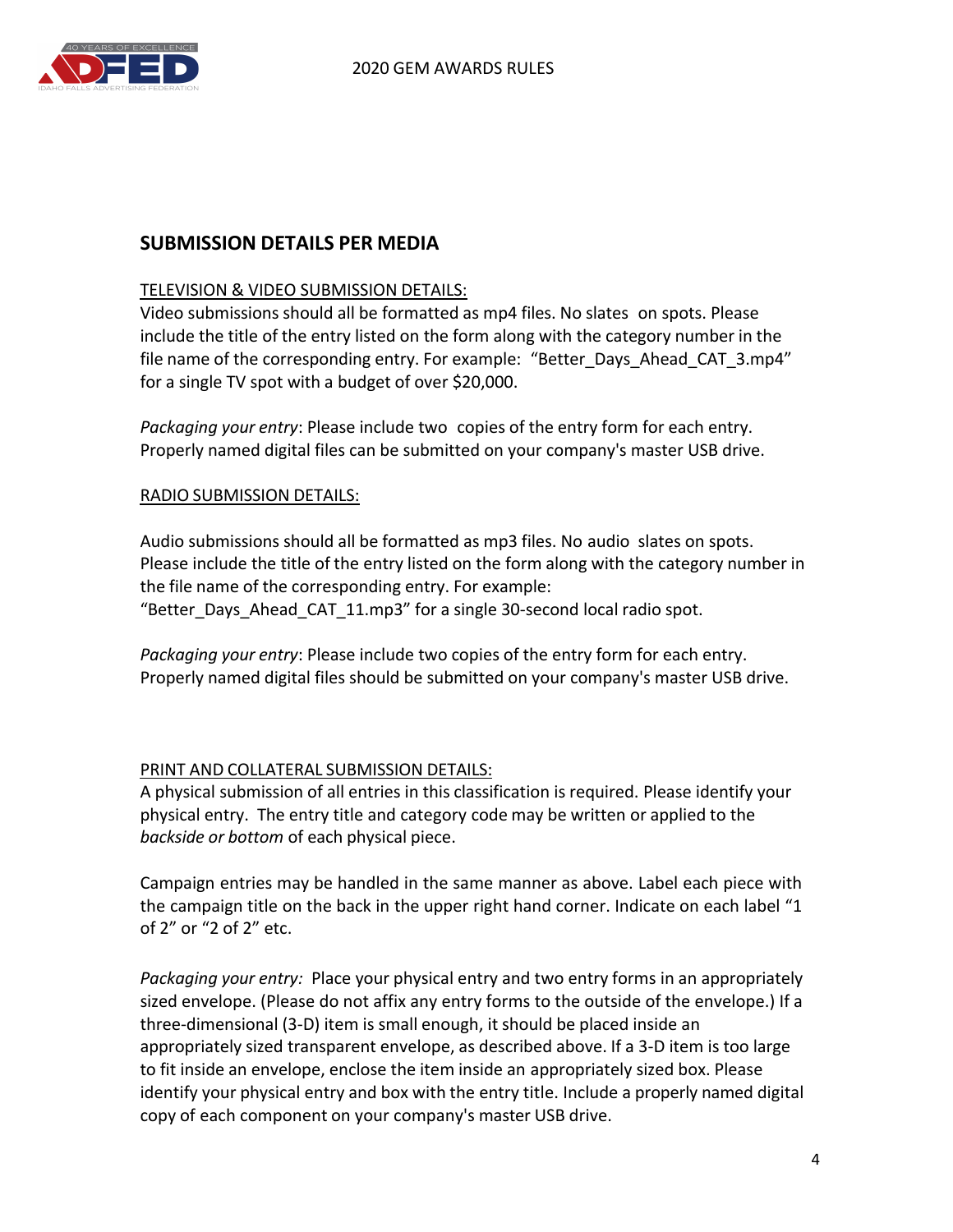

#### DIGITAL ADVERTISING SUBMISSION DETAILS:

For websites and all online entries, please clearly write the url on the entry form. Judging will be done online, using the URL whenever possible. URLs should not require any username or password for access. In cases where this already exists, the entrant should create an independent URL. URLs, banners and menus must not contain any references to the entrant unless is it under the self-promotion category.

For disk-based sales packages, submit on CD or DVD. Do not submit executable files that will attempt to install a program on the judging computers. Executable files cannot be judged and will be disqualified without reimbursement of entry fees.

Website - URL Banners -- if a URL isn't possible, then a printed screen shot is acceptable. Social media  $-$  if a URL isn't possible then a printed screen shot is acceptable.

You may accompany your website entry with a video tutorial of the functionalities of the website. This video may be constructed to the entrants' preference. The video should not exceed 60 seconds. This video should be submitted as a physical piece to accompany the entry and follow the television submission details.

*Packaging your entry*: Include two copies of the entry form and a digital copy of each entry on your company's master USB drive. For web-based entries, please include a list of URLs with links in a pdf or doc file.

#### COMPLETE CAMPAIGN SUBMISSION DETAILS:

Complete Campaigns must use at least two media. The maximum number of components per media is four, and the total number of components must not exceed nine. All components of the campaign must be entered together.

Refer to the appropriate media submission requirements listed above where necessary.

Please Remember:

You may accompany your entry with a case study video or brief explanation of the way it was used in advertising or how elements were employed to achieve impact.

- Case Study Video please see submission details for television/video
- Brief Explanation information should be typewritten on plain white paper. Do not use letterhead or copy forms that identify the entrant other than the information supplied on the official entry forms. Submit all components in one package, which also contains two entry forms.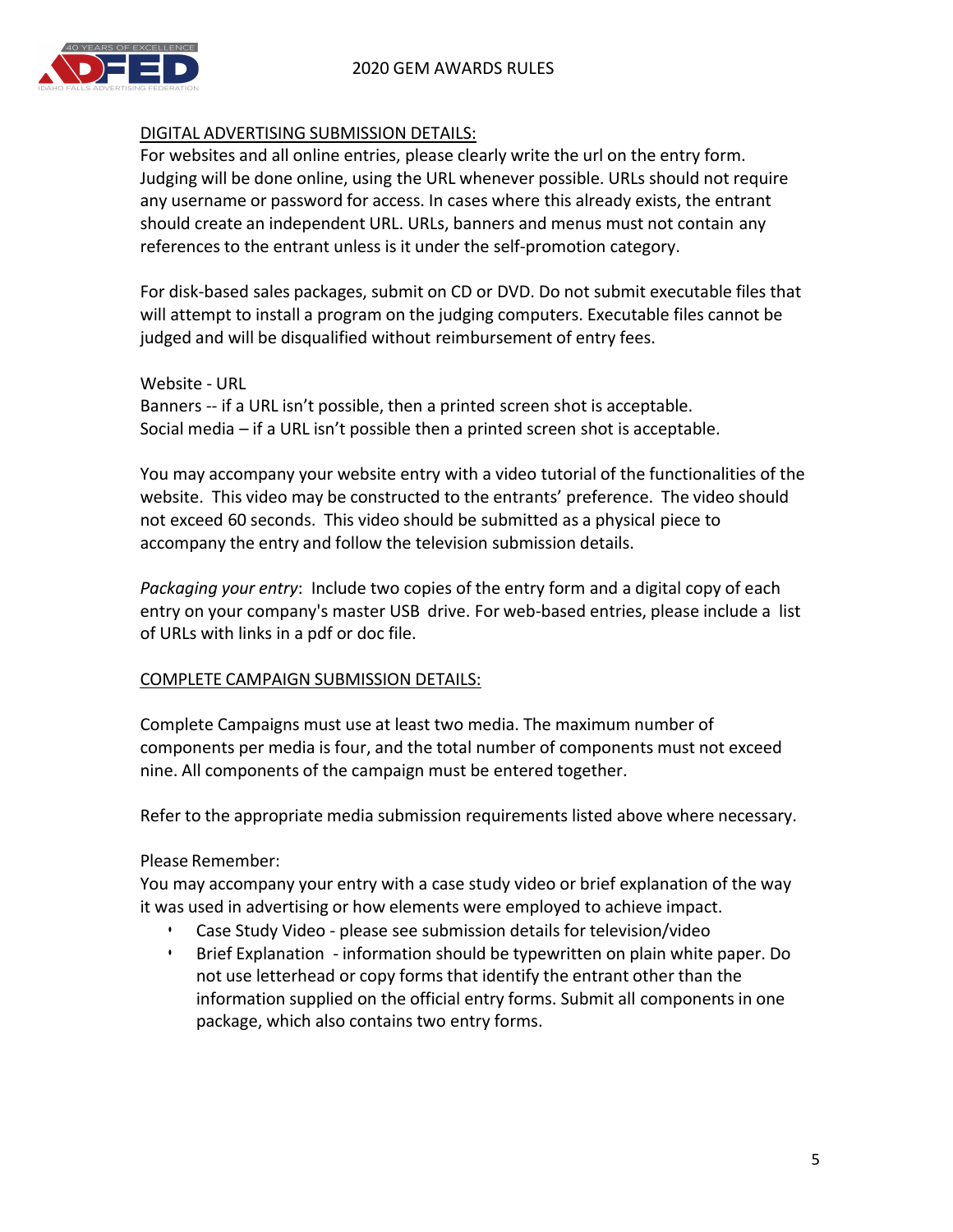

\*\***NOTE:** Work in entries under this classification may also be entered in other categories, provided a separate set of materials is submitted for each category and entry fees are paid per entry.

FOR CAMPAIGN PURPOSES - File name should be titled with entry title (entries with multiple files should be labeled according to the following naming convention: example: TitleA 1of3.pdf, TitleA 2of3.pdf, TitleA 3of3.pdf.)

*Packaging your entry:* Include your physical entry and two copies of the entry form inside an appropriately sized envelope. (Please do not affix any entry forms to the outside of the envelope.) Be sure to include a digital copy of each component on your company's master USB drive. For all web-based components, please include a list of URLs with links in a pdf or doc file.

#### **\*\*\*IMPORTANT\*\*\* MASTER DRIVE**

Don't forget your Master Drive. The Gems require a master data drive that includes a digital version of EACH entry. All file formats for the master disc should follow the entry guidelines here:

- 1. TV and Video files should be MP4
- 2. Radio files should be MP3
- 3. Print and Collateral, both single and campaign, may be submitted on the Master Drive. Please follow these guidelines for the digital version of the print and collateral entry.
	- a. Each file should be labeled with the entry TITLE and campaign sequence if applicable (Ex.entry#\_1of3.pdf, entry#\_\_2of3.pdf, entry#\_\_3of3.pdf.) and the Category Number of the submission.
	- b. For campaigns, include each element as a separate file or photo.
	- c. All graphic files should be 300 dpi
	- d. Acceptable file formats: PDF or Jpeg files ONLY.
	- e. For multiple-paged pieces (brochures, annual reports, etc.) you may include up to 4 separate files with different page views.
- 4. Digital files for web banners and digital ads should be slugged with entry name and category number. Entries with multiple files should be labeled according to the following naming convention: example: TitleA 1of3 CAT81.pdf, TitleA 2of3 CAT81.pdf, Title A 3of3 CAT81.pdf. For all web-based entries, please include a pdf or doc file containing a list of URLs with links.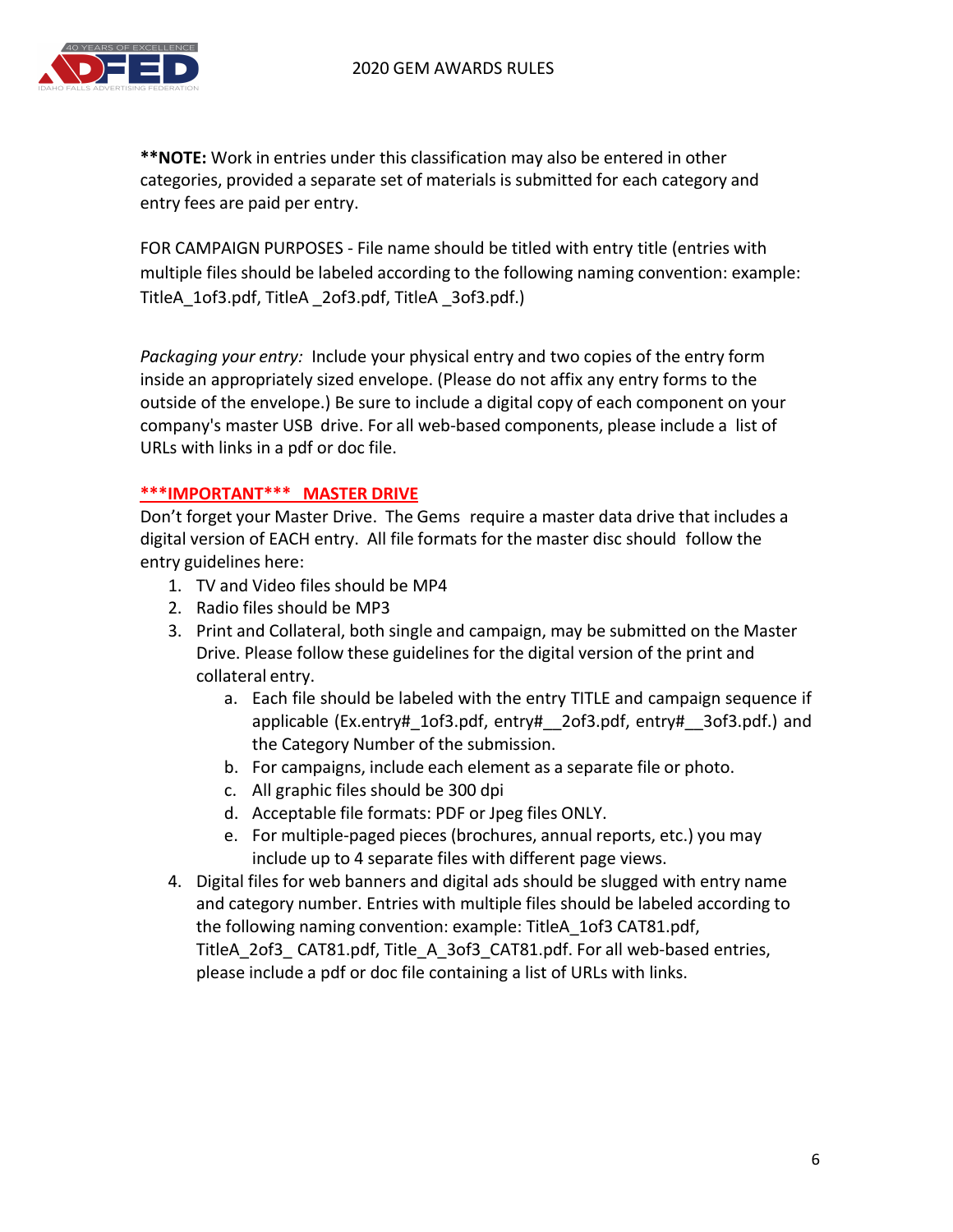

Delivering Physical Entries: Please ship or deliver all entries and payment to:

MCS Advertising Attn: Steve Fischbach 413 B Street Idaho Falls, ID 83402

If needed, pickup service may be arranged. Questions: email Steve Fischbach at: steve@mightymcs.com

All entry submissions become the property of the IFAF and will not be returned.

#### Payment for Entries

The Idaho Falls Advertising Federation must receive all payments for entries by Feb 7,<br>2020 to be eligible for the competition. Please make all checks payable to **Idaho Falls Advertising Federation.** Payment via credit or debit card will be accepted with entries at MCS Advertising.

#### Entry Fees

Entry fee information is listed on the payment form. Since there is often a substantial savings in entry fees for IFAF members, please consider joining. Some of the benefits of membership include: personal and professional development through regular meetings and workshops, networking opportunities, and a voice in legislative issues. A club signup form is included in this packet.

#### Questions?

Email IFAdFed President Adam Bostrom at abostrom@alphagraphics.com or call 208.522.2679 during business hours.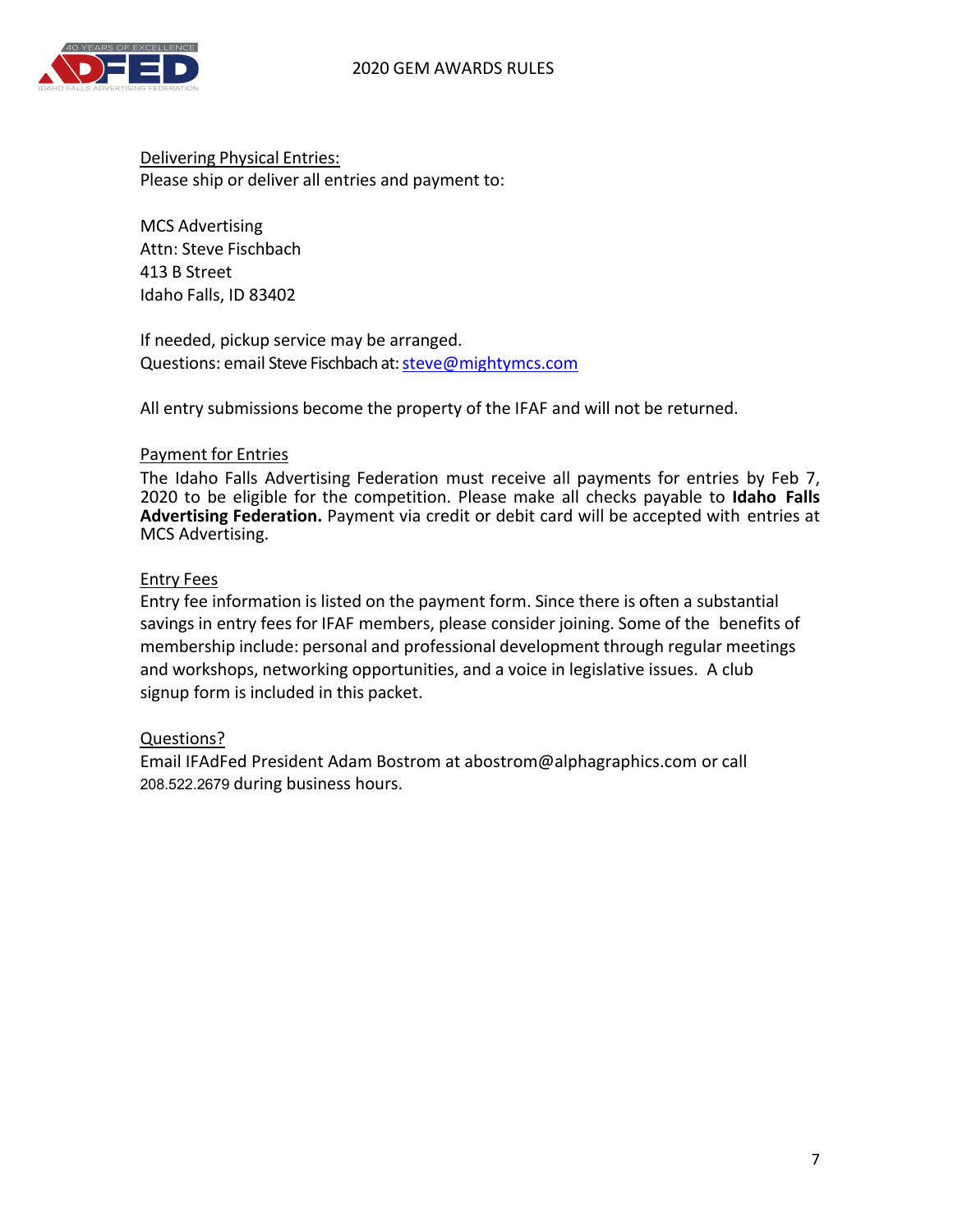

## CLASSIFICATIONS & CATEGORIES 2020 - IFAF Gem Awards Competition -

#### **IFAF Definition of Terms:**

LOCAL – Any single market. REGIONAL - Two or more markets in the Northwest. NATIONAL – Two or more markets outside of the Northwest.

Note: A market is geographically defined as Nielsen Designated Market Area (DMA) or Nielsen Total Survey Area (TSA) and such comparable standard media market definitions for broadcast and print entries.

# **CLASSIFICATIONS & CATEGORIES**

#### **1. TELEVISION**

#### Local TV (One DMA)

TV commercial of any length (:15, :30 or :60) that is broadcast on TV station(s) in no more than one local market (DMA).

- 1) Single entry, budget under \$5,000
- 2) Single entry, budget \$5001 to \$20,000
- 3) Single entry, budget over \$20,000
- 4) Campaign, not more than 3, budget under \$5,000:

2-3 TV commercials of any length (:15, :30 or :60) broadcast in no more than one DMA and produced under \$5,000.

5) Campaign, not more than 3, budget  $$5,001$  to  $$20,000$ :

2-3 TV commercials of any length (:15, :30 or :60) broadcast in no more than one DMA and produced between \$5,001 to \$20,000.

6) Campaign, not more than 3, budget over \$20,000:

2-3 TV commercials of any length (:15, :30 or :60) broadcast in no more than one DMA and produced for over \$20,000.

#### Regional/National TV (Two or more DMAs)

TV commercial of any length (:15, :30 or :60) that is broadcast in two or more local markets (DMAs) or via national broadcast, cable or satellite networks.

- 7) Single entry
- 8) Campaign, not more than 3:

2-3 regional/national TV commercials of any length (:15, :30 or :60).

#### Self Promotion TV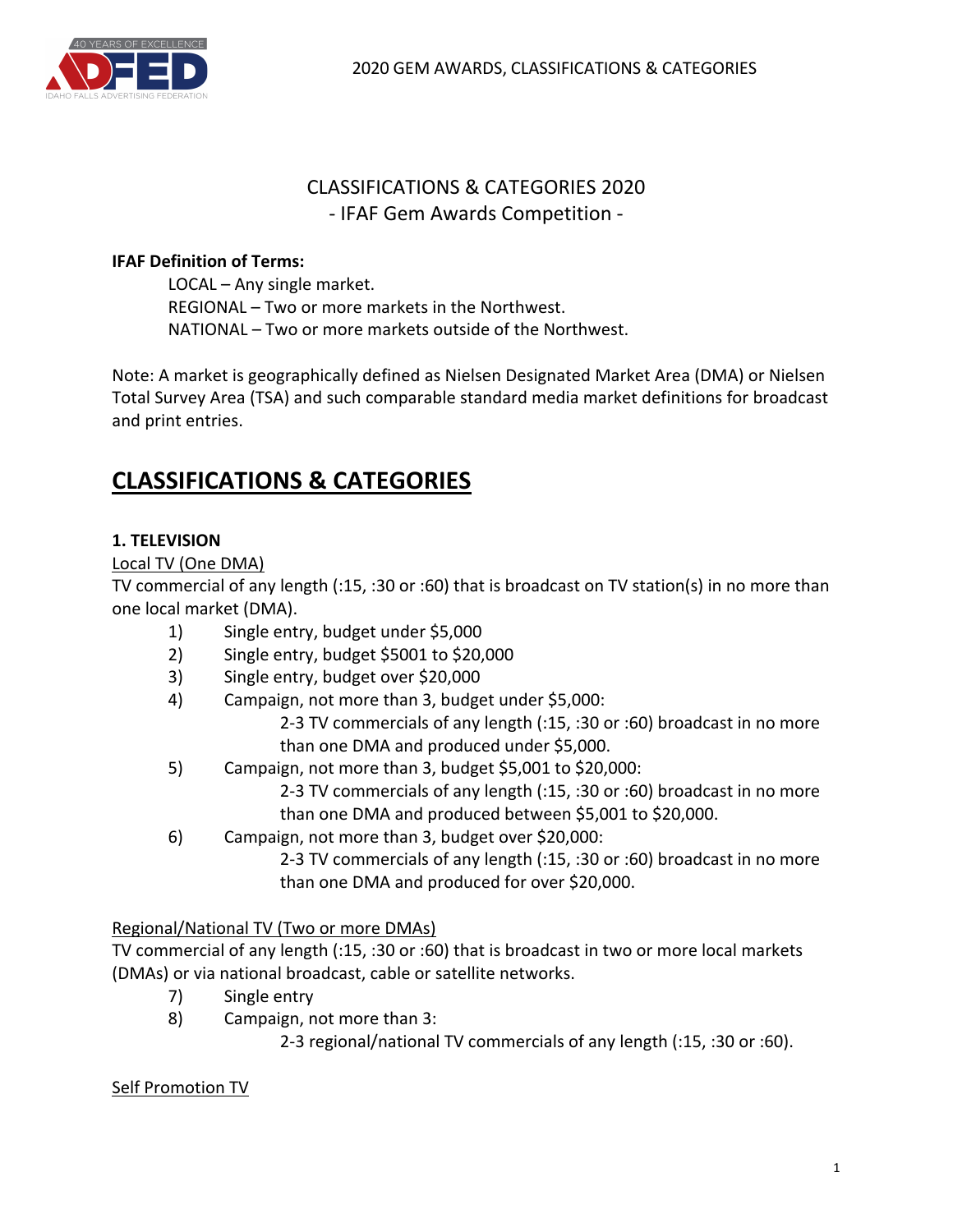Any advertisement broadcast by a local TV station to promote that TV station.

- 9) Single entry
- 10) Campaign, not more than 3

## **2. RADIO**

*Note: Commercial audio messages that appear via digital streaming or satellite radio services* such as Pandora, Spotify or SiriusXM should be entered in Regional/National Radio categories.

#### Local Radio (One TSA)

Radio commercial that is broadcast on radio station(s) in no more than one local market (TSA).

11) Single entry, :30 length

12) Single entry, :60 length

13) Campaign, not more than 3

## Regional/National Radio (Two or more TSAs)

Radio commercial that is broadcast on radio stations in two or more local markets (TSAs) or on national radio networks or streaming outlets.

14) Single entry,:30 length

- 15) Single entry,:60 length
- 16) Campaign, not more than 3

## Self-Promotion Radio

Any advertisement broadcast by a radio station or outlet to promote that radio station.

17) Single entry or Campaign

## **3. PRINT ADVERTISING**

Advertisement published in either newspaper, whose primary purpose is to inform the public about current events or issues, including daily, weekly or monthly newsprint publication; or in periodical magazines whether annually, bi-annually, quarterly, monthly, weekly, etc.

#### Local Newspaper (One market only)

18) Single entry, B&W or Color, Fractional page:

Newspaper ad of less than a full-page size, regardless of color or newspaper size, that publishes in one market only.

19) Single entry, B&W or Color, Full page:

Newspaper ad of one full-page size, regardless of color or newspaper size, that publishes in one market only.

20) Single entry, B&W or Color, Multi-page spread, Insert or Specialty:

Newspaper ad of more than one page, an insert or specialty ad, regardless of color, that publishes in one market only.

21) Campaign, B&W or Color, Any Size:

2-4 ads as described above that publish in one market only.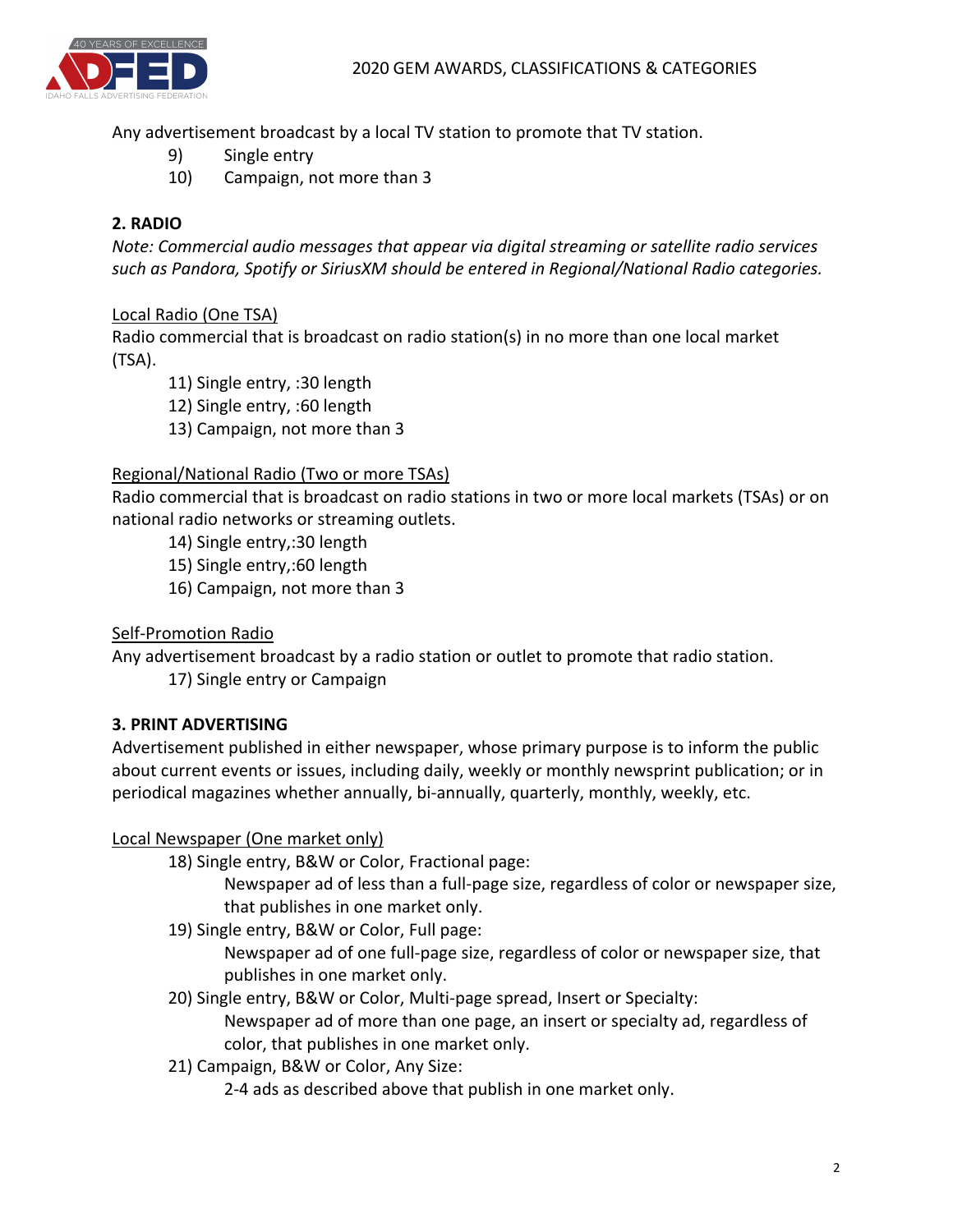

#### Regional/National Newspaper (Two or more markets)

22) Single entry, B&W or Color, Fractional page:

Newspaper ad of less than a full-page size, regardless of color or newspaper size, that publishes in more than one market.

23) Single entry, B&W or Color, Full page:

Newspaper ad of a full-page size, regardless of color or newspaper size, that publishes in more than one market.

- 24) Single entry, B&W or Color, Multi-page spread, Insert or Specialty: Newspaper ad of more than one page, an insert or specialty ad, regardless of color, that publishes in more than one market.
- 25) Campaign, B & W or Color, Any size:
	- 2-4 ads as described above that publish in two or more markets.

#### Self Promotion Print

Any advertisement published by a newspaper to promote that newspaper.

26) Single entry or Campaign

#### Consumer Magazine

Advertisement published in a periodical magazine with circulation/distribution intended for the general public (Consumer)

27) Single entry, Fractional page:

Consumer magazine ad of less than a full-page size.

28) Single entry, Full page:

Consumer magazine ad of one full-page size.

29) Single entry, Spread, Multiple page or Insert:

Consumer magazine ad of more than a full page such as a spread, multi-page execution or insert.

30) Campaign (3 or more):

Any consumer magazine campaign that includes three (3) or more ads from any of the above described consumer magazine categories.

#### Trade Publications

Advertisement published in a periodical magazine with circulation/distribution intended for a business or industry target audience (Trade).

31) Single entry, Fractional page:

Trade publication ad of less than a full-page size.

32) Single entry, Full page:

Trade publication ad of one full-page size.

33) Campaign (3 or more):

Trade publication campaign that includes three (3) or more ads from of the above described trade magazine categories.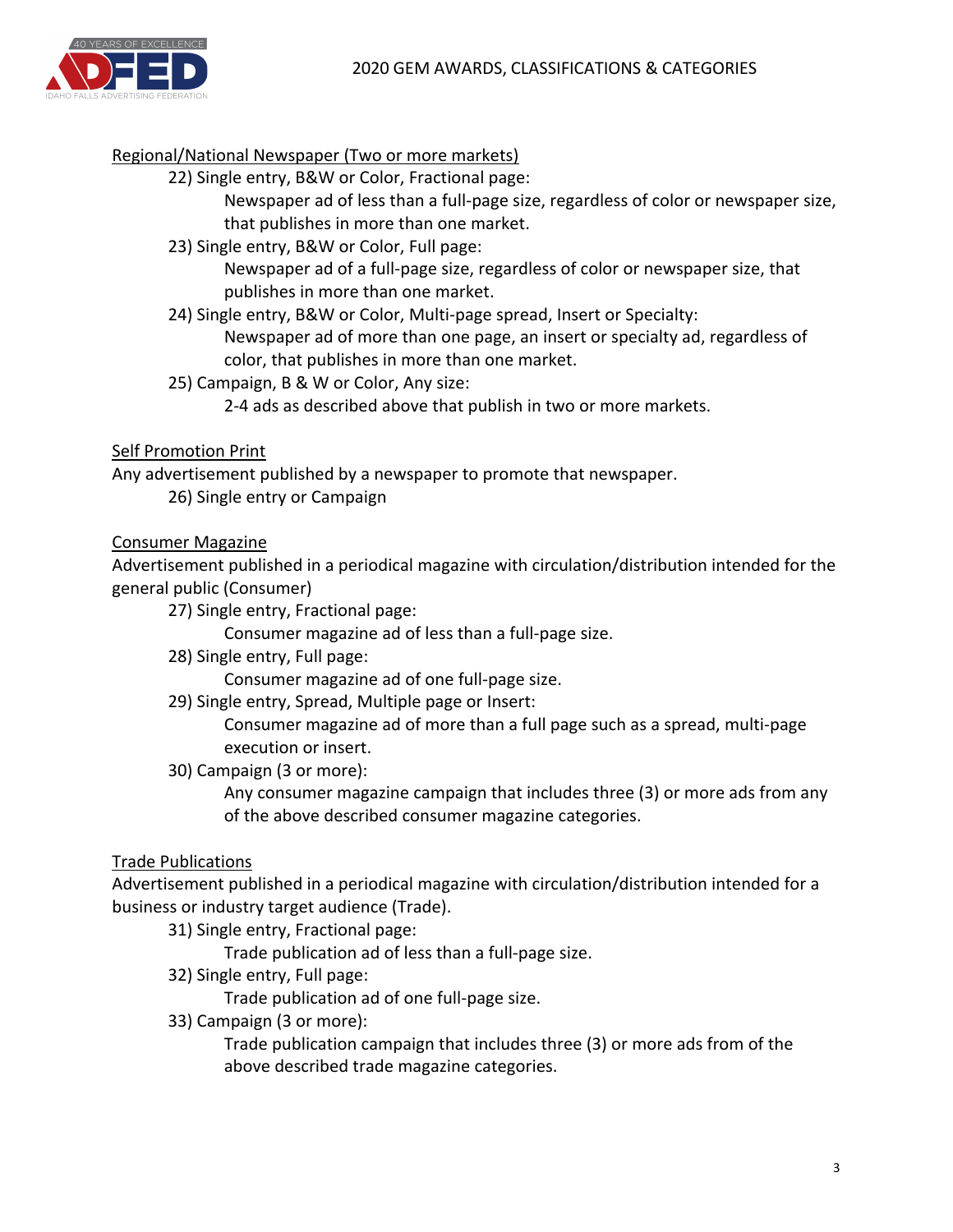

## **4. OUT OF HOME & AMBIENT MEDIA**

Outdoor display of advertising messages commonly associated with standardized structures that are delivered to mass transit audiences via streets, roadways, sidewalks, buses, arenas, etc.

#### Local Outdoor (One market only)

34) Single entry, Flat:

Includes outdoor posters, outdoor boards, billboards, billboard extensions, outdoor painted bulletins, and outdoor vinyl posters.

35) Single entry, Other (electronic, digital, animated, super-sized, etc.):

Includes digital or animated outdoor boards, or any unit that has movement or changes. Includes closed circuit boards, such as commercials that run on a jumbo-tron at a sporting event. Also includes site wall or super-sized displays.

36) Single entry, Site Interior or Exterior:

Interior or exterior signage that is restricted to malls, airports, train/bus stations, places of business, bus shelters, etc.

Note: Does not include Posters as defined under Collateral Material.

37) Campaign-Billboard, Flat, Extension, Digital, Animated:

An outdoor campaign that includes 2-4 of any of the above components in one media market only.

38) Guerrilla/Ambient:

Any local, unconventional way of performing advertising and/or promotional activities. Guerrilla Marketing entries must be accompanied by proof of usage. Entries in this category should be accompanied by a written or digital (video) summary not to exceed 250 words (written) or 90 seconds (video).

#### Regional/National Outdoor (Two or more markets)

39) Flat, Extension/Dimensional, Other (electronic, digital, animated, super-sized.), or Campaign billboards:

Includes outdoor posters, outdoor bulletins, outdoor vinyls, electronic or animated outdoor units, or a campaign of 2-4 executions in two or more media markets.

40) Site Interior or Exterior:

Interior or exterior signage that is restricted to malls, airports, train/bus stations, places of business, bus shelters, etc. in two or more markets. Note: Does not include Posters under Collateral Material.

41) Guerrilla/Ambient:

Any regional/national, unconventional way of performing advertising and/or promotional activities. Guerrilla Marketing entries must be accompanied by proof of usage. Entries in this category should be accompanied by a written or digital (video) summary not to exceed 250 words (written) or 90 seconds (video).

#### **Mass Transit**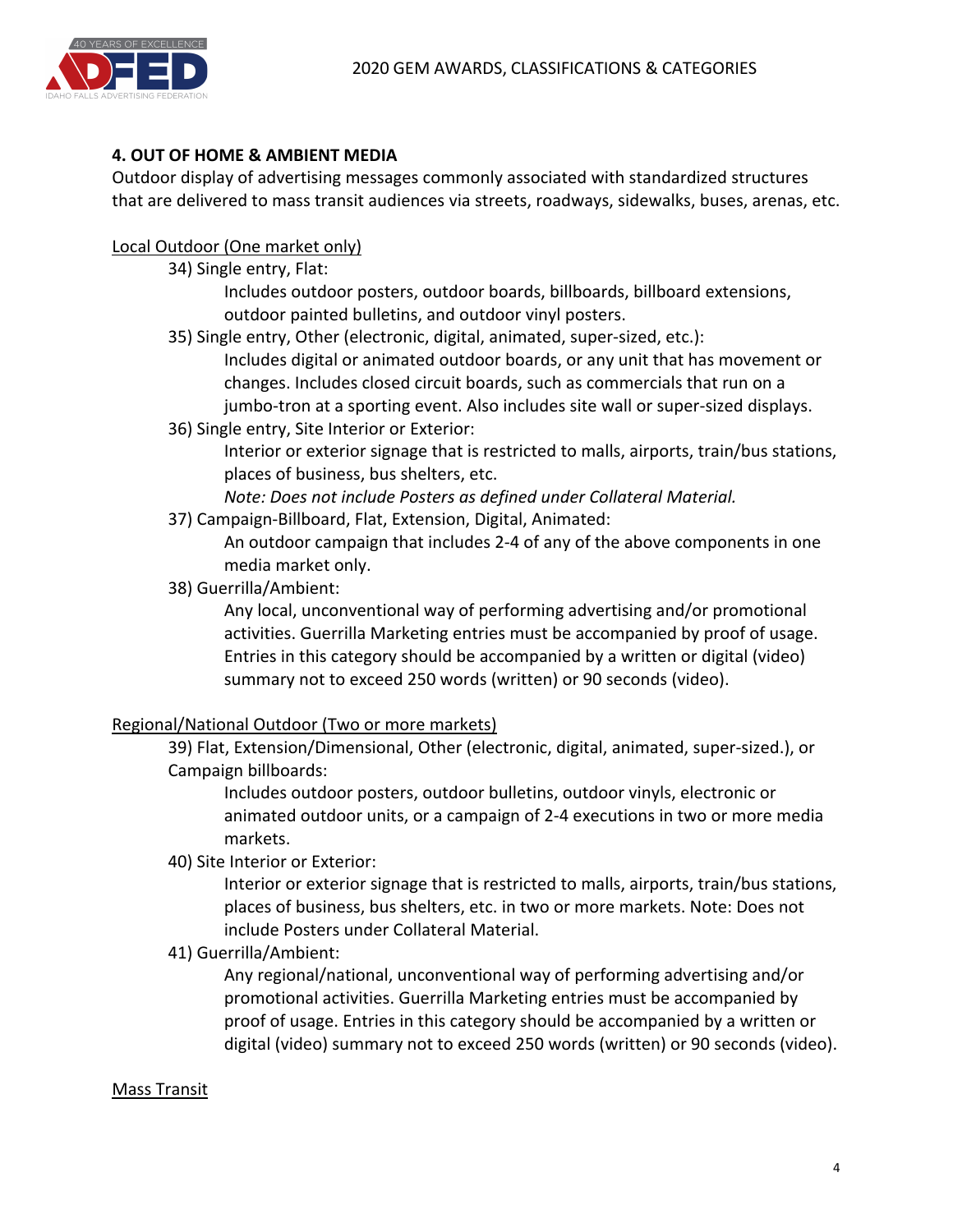

#### 42) Interior or Exterior:

Advertisement displayed via panels or inserts inside and/or outside public transportation vehicles, such as airplane, bus, train/rail, street car, subway, taxi, etc.

#### Self-Promotion

Advertisement by an out of home company promoting that company's out of home media. 43) Single entry or Campaign

#### **5. DIRECT MARKETING**

Any advertising or promotional material that is mailed via USPS or delivered via a special courier (private, FedEx, etc.) with the purpose of eliciting, provoking or effecting a consumer reaction (response card, phone number to call, order form, sale/event dates, etc.) should be entered in the appropriate direct marketing categories. Merely mailing a piece does not necessarily qualify it as direct marketing; method of shipment (self-mailer, mailer indicia, envelope, etc.) MUST be evident and included with the entry.

#### **Single**

44) Flat:

Any printed sheet or sheets, flat, folded or bound printed material that has been mailed as part of an advertisement or promotional effort.

45) Three-dimensional:

Includes single or multiple pieces, and the container and its contents. Dimensional also includes "pop-ups" that might mail flat, but take on dimension in their final forms. Entries typically include some element/item (other than paper) as part of the marketing message (premium item, baseball, ink pen, etc.), which is included as PART of the message. The method of shipment (box, envelope, etc.) MUST be evident and included with the entry.

#### **Campaign**

46) Flat or Three-dimensional:

2-4 of the above direct mail categories.

#### **6. ONLINE VIDEO AND PODCASTS**

Entries for categories within the Online Video and classification will require a URL and video to be provided on a USB. Judging of these entries at the regional level will be done online, using the digital content provided via URL during the online entry process. Statewide judging will be completed using the USB entry. Entrant may submit a brief description of the project and its purpose (max. 300 words or 90 second video) to help judges understand the objective.

Video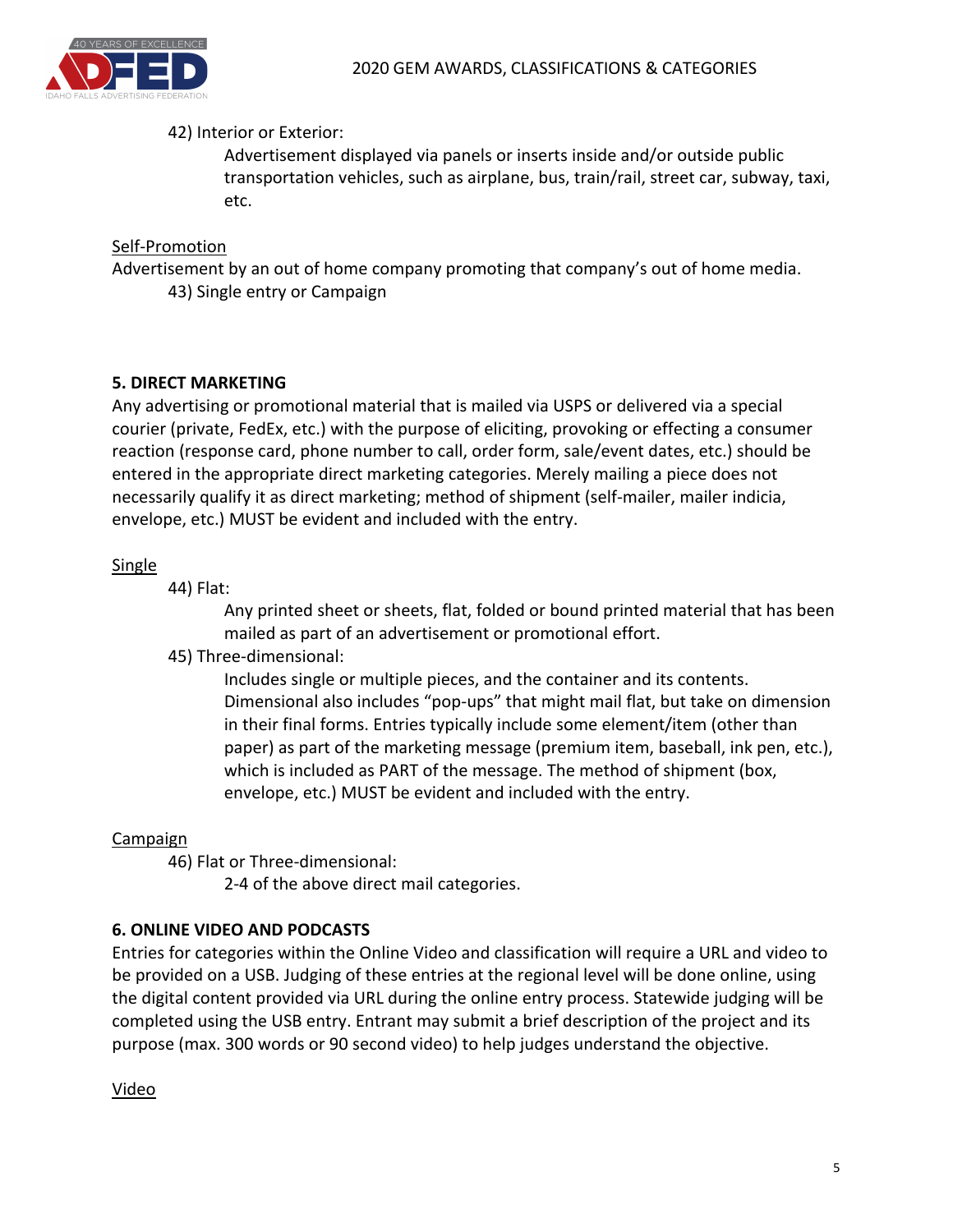

#### 47) Webisodes:

An episode or series that airs initially as an Internet download or stream as opposed to first airing on broadcast or cable television. Entries in this category can be up to four webisodes that must advertise a product or service. Entry must be submitted as a digital video on a USB drive, not as a digital upload.

48) Internet Commercials:

Any commercial that is created to run on the Internet. Broadcast commercials that also receive Internet runs are not eligible in this category, unless there is a change in content. Entry must be submitted as a digital video on a USB drive, not as a digital upload.

49) Branded Content & Entertainment for Online Film or Video

Original content that may or may not directly promote the brand or product, but is created on behalf of the brand. All forms of audio/visual branded content and/or branded entertainment created for and distributed via online and interactive channels.

#### Podcast

50) Podcasts:

A digital media file, or series of such files, that is distributed over the Internet using syndication feeds for playback on portable media or computer. Entries in this category should be podcast advertising a product or service.

#### **7. DIGITAL ADVERTISING**

Entries for categories within the Digital Advertising classification will require a URL and video to be provided on a USB. Judging of these entries at the regional level will be done online, using the digital content provided via URL during the online entry process. Statewide judging will be completed using the USB entry. Entrant may submit a brief description of the Digital Advertising project and its purpose (max. 300 words or 90 second video) to help judges understand the objective.

#### **Websites**

51) B-to-B:

Any website created primarily for business-to-business commerce.

52) Consumer:

Any website created primarily for consumer use.

53) Microsites:

Any web page or series of pages that are part of a larger website but intended to feature specialized information. Although a microsite may have a unique message or purpose, it should support the overall parent website. When entering a microsite, indicate the direct URL of the microsite, not the main site URL of which the micro is a part.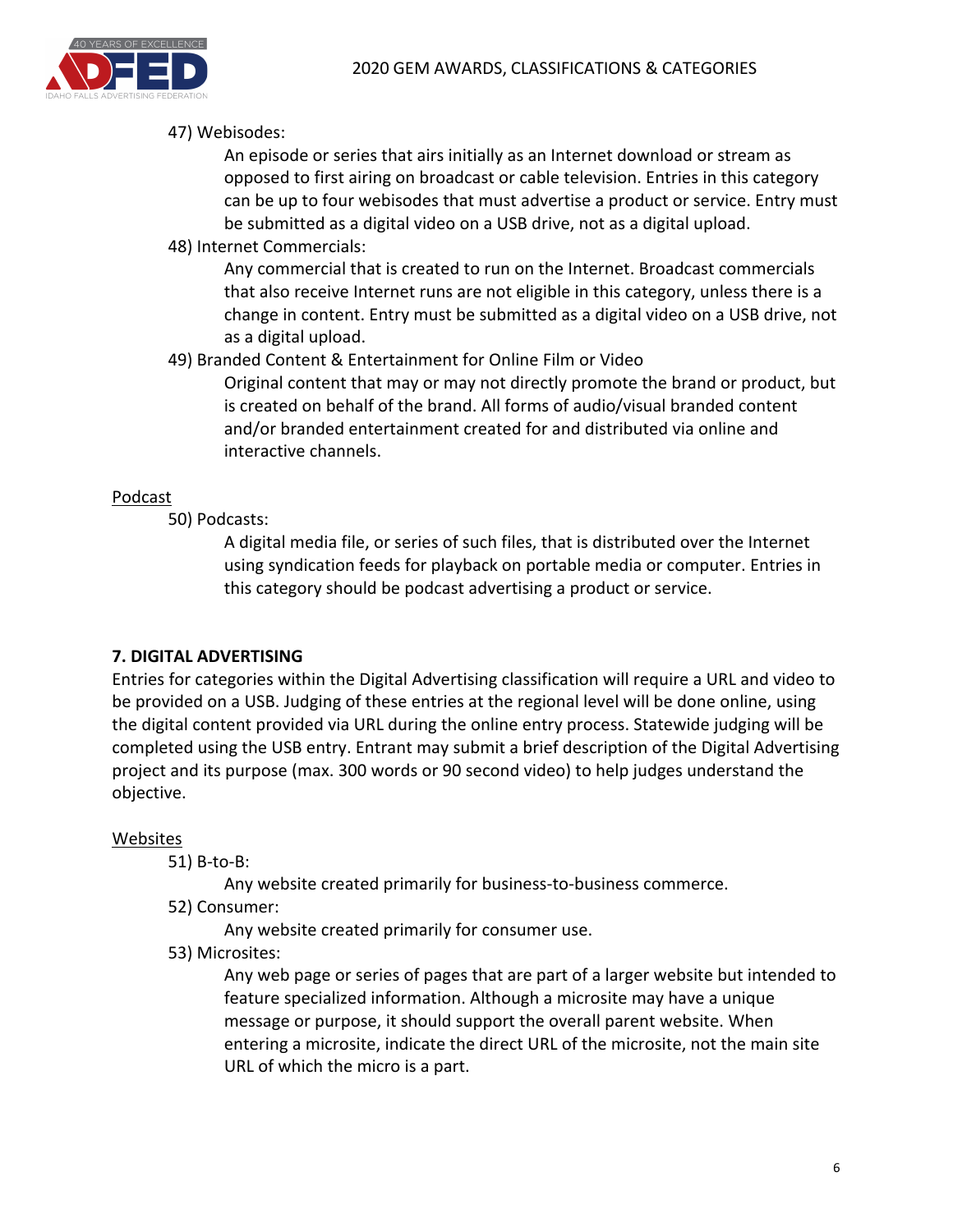#### Social Media

#### 54) B-to-B or Consumer:

Creative execution of brand advertising, marketing and/or promotion on a single social media platform (Facebook, Twitter, etc.).

55) Campaign:

Creative execution of brand advertising, marketing and/or promotion across multiple social media platforms (Facebook, Twitter, etc.). Entry may include 2-4 executions.

#### Branded Content & Entertainment

56) Branded Content & Entertainment for Online/Interactive

Original content that may or may not directly promote the brand or product, but is created on behalf of the brand. Branded Content or Branded Entertainment for any online/interactive category, excluding Online Film & Video, which should be entered in Category 49.

#### Advertising and Promotion

57) Banners, Rich Media or Standard:

Static or animated web banner ads regardless of size.

58) Email:

Single or multiple (campaign) email occurrences.

#### Blogs & Digital Publications

59) Blogs

Eligible blog content must support a brand or advertise a product or service.

60) Digital Publication—Single/Campaign

Online publication in support of a brand, such as annual reports, magazines, newsletters or books.

#### Apps, Games & Virtual Reality

Apps, Games and VR must advertise a product or service. Entries will be judged using a digital (video) summary of 3 minutes or less, which must be digitally uploaded by the entrant (not via URL). This summary should describe and demonstrate the design and functionality of the entry as well as the most important user benefits and attributes of the entry. Judges will not be given access to the app or VR headsets themselves.

61) Mobile App:

Interactive mobile apps for tablets, smartphones and wearable devices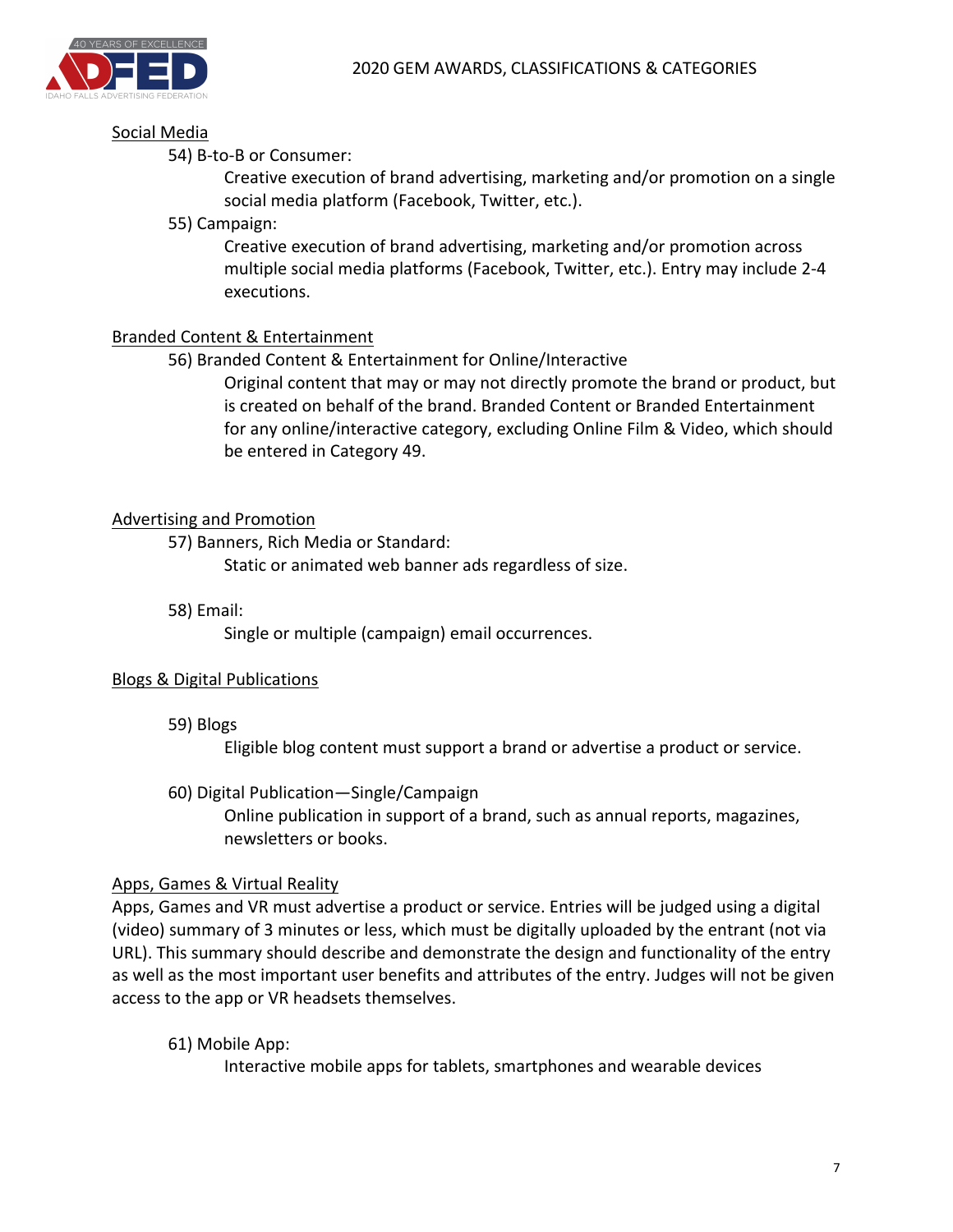

#### 62) Wed-based (browser):

Interactive apps for desktop and laptop-based web browsers.

63) Games, Utilities, and/or Virtual Reality:

The computer-generated simulation of a three-dimension image or environment that can be interacted with in a seemingly real or physical way by a person using special electronic equipment.

#### **8. COLLATERAL MATERIAL**

#### Annual Report

64) Annual Report:

Yearly communications piece, usually with financial data, intended primarily for stockholders or members as a statement or record of a company's or organization's annual performance or status.

#### **Brochure**

65) Less than four-color, Four-color, or Campaign:

Multiple panel piece (usually folded) that advertises, presents and/or describes the advantages, capabilities, worth and/or reasons to buy a product or service.

66) Multi-page Brochure:

Multiple page/panel piece (usually bound) that advertises, presents and/or describes a company or branding initiative in more depth than a brochure.

#### **Publication Design**

67) Cover, Editorial Spread or Feature, Series, Magazine or Book Design: Layout and design of the front exterior of a magazine, book, editorial spread or feature. Book entries should include design from cover-to-cover.

#### **Poster**

68) Single:

A single sheet, advertising or promotional piece intended for mounting and display for a product, service or event. *Note: Does not include Point-of-Purchase materials, nor any Outdoor Signage.*

69) Campaign:

2-4 of the above.

#### Special Event Material

70) Card, Invitation, Announcement, or Campaign:

Promotional and/or informational items, usually relating to a specific event/affair at a given location, date, time, etc. Note: This category does not include Advertising Industry Self Promotion or Public Service entries, which must be entered in their respective categories.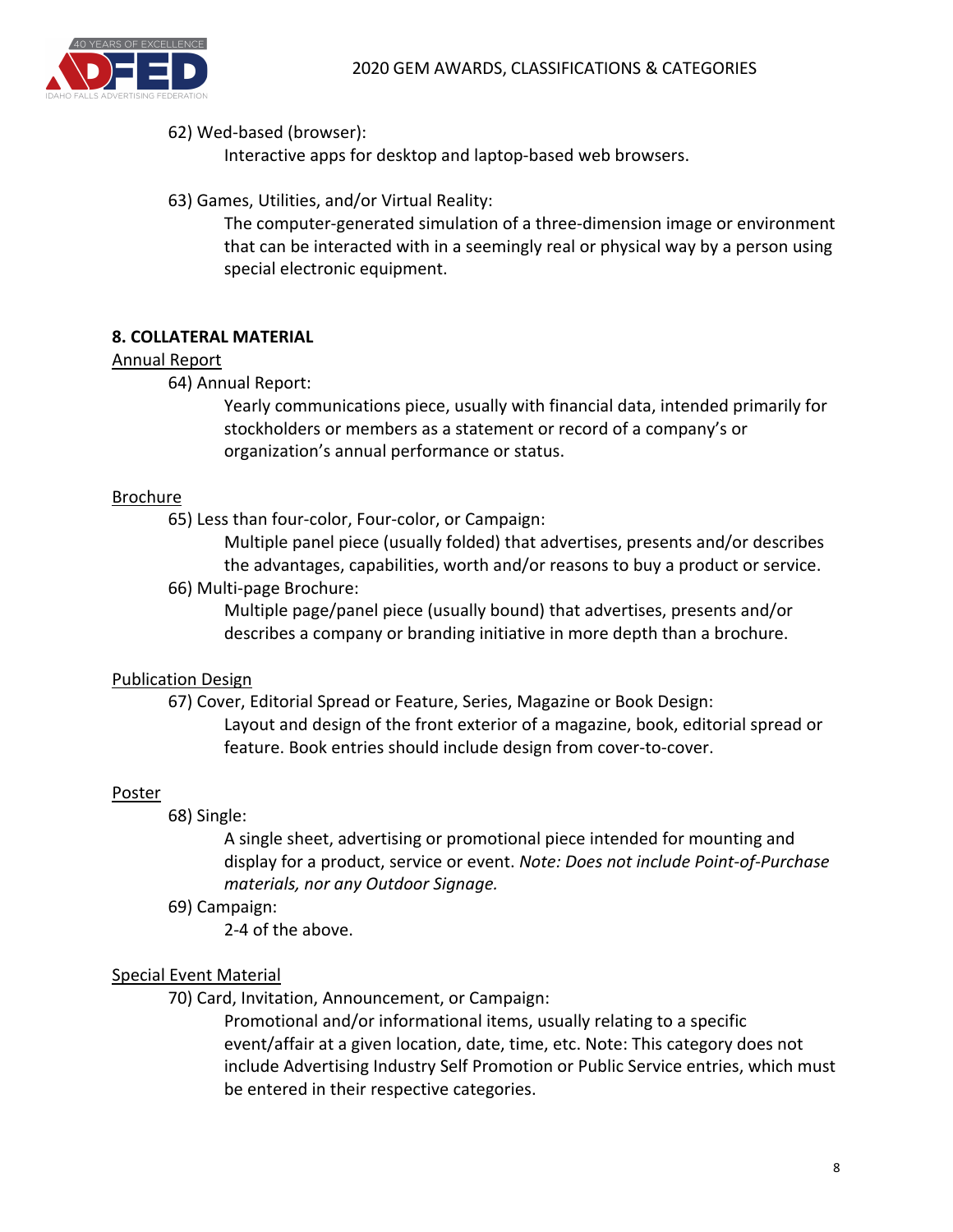

#### **Specialty Advertising**

71) Apparel:

Clothing and/or promotional apparel with an advertising message, such as shirts, caps and jackets.

72) Other merchandise:

Specialty and/or promotional products with advertising messages, including: pens, bumper stickers, umbrellas, paper-weights, etc. that are created to promote a company, corporate image, brand or event.

#### **9. IDENTITY PROGRAMS**

73) Logo or trademark design:

An icon, symbol or trademark designed to represent a product, service or organization. Entrant may submit a brief description of the client company and its purpose (max. 50 words) to help the judges understand the logo design objective.

74) Letterhead, envelope, business card:

Stationery entries in this category may contain one or more pieces of letterhead, envelope and/or business cards.

75) Packaging or Label Design:

All product and label packaging, may be a single unit or campaign that includes 2-4 packaging/label elements.

#### **10. ELEMENTS OF ADVERTISING**

#### Copywriting

76) Copywriting for any advertising media.

#### Visual

77) Illustration:

Flat, dimensional or animated illustration (crafted digitally or by traditional methods), any number of colors.

78) Photography - B&W, Color:

Photographic images utilized for any advertising media, color or black & white.

79) Photographic Illustration:

Photographic images whose content has been digitally altered to create a new image (often creating an image not possible using traditional photo techniques). Photo retouching, color correcting or photo editing alone does not qualify an image for this category. A sample of the original photo(s) MUST be supplied for proper judging.

80) Animation or Special Effects - video, film or digital: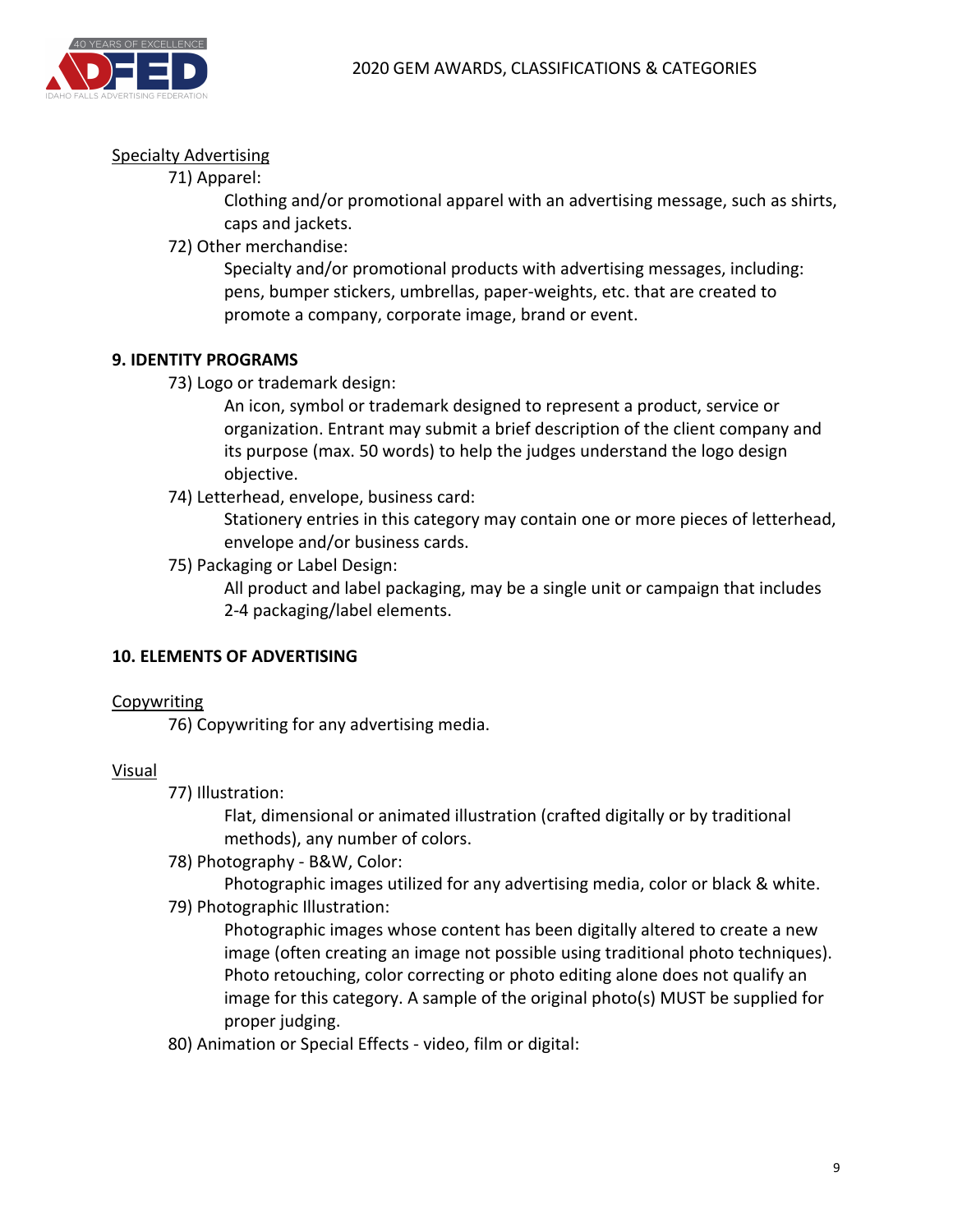

2D or 3D visual effects, regardless of the creative method for any motion picture project that qualifies as advertising may be considered eligible, regardless of the method of distribution.

81) Cinematography:

Cinematography is defined as the art and process of creating motion picture images including considerations of lighting, photography, camera movement and angle. Cinematography for any motion picture project that qualifies as advertising may be considered eligible, regardless of the method of distribution.

#### Sound

82) Music only, Music with lyrics, or Sound design:

Any original musical score, with or without lyrics, which was recorded for use in any advertising and/or any combination of non-musical elements, sound effects, ambience and other sonic devices incorporated into a film or video presentation, television commercial or radio commercial to enhance the mood and/or message. Does not include music intended for purchase including music in music videos.

#### Digital Creative Technology

83) User Experience:

The totality of elements that make up the interface of an advertisement, brand message or campaign—including layout, visual design, text, brand, sound, responsive design, interaction, interface & navigation. Learnability, usability, usefulness, and aesthetic appeal are key factors in users' experience.

84) Innovative Use of Interactive Technology:

Creative, novel and ground-breaking uses of digital technology in the design, development and execution of an advertisement, brand message or campaign. Could include Data Driven Media, Mobile Interaction, GPS & Location Technology, and Augmented Reality.

#### **11. SALES PROMOTION**

#### Product or Sales Service Presentation

85) Printed Catalog or Menu:

A printed piece – usually a booklet, folder, menu or brochure to sell products or services via a "call for action" and a procedure for ordering and/or buying.

86) Printed Sales Kit, Product Info or Dealer Aid:

An informational package (folder, binder, envelope, box, etc.) usually with multiple inserts/sheets designed to advance the sale of a product/service and could include: the entire sales kit, container and inserts; the container wrapping itself; or one or more of the sales sheets, minus the container. If you enter a piece in this category, you may not enter it in the Brochure category (7 A or B). If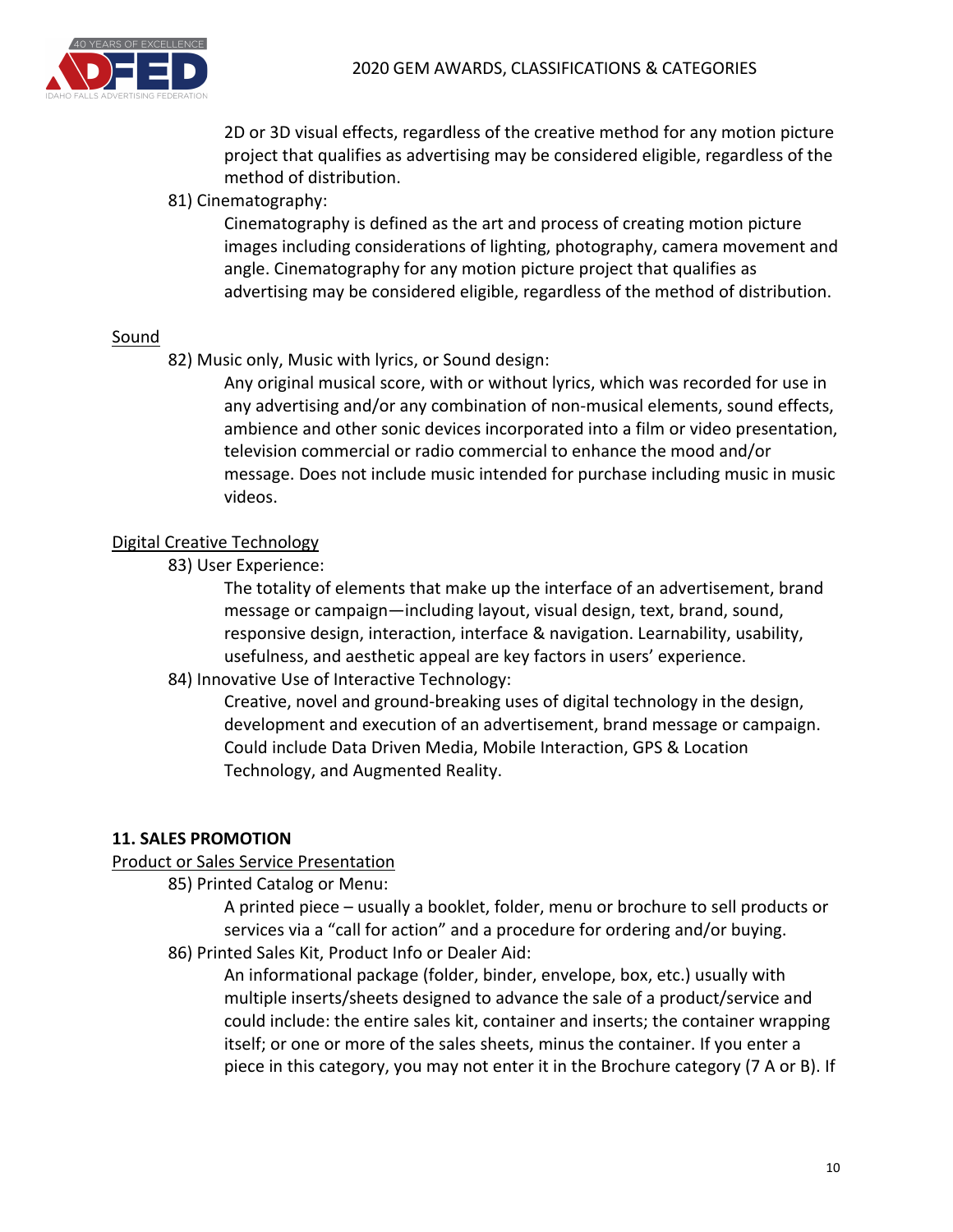

there are additional pieces included to make a brochure a sales kit, then it can be entered into both.

#### Point of Purchase

87) Countertop or Free standing:

A POP piece that requires additional support or elevation for proper product or service presentation, including product hangtags.

88) Trade show or Consumer Exhibit:

Design and build-out of temporary or permanent branded tradeshow, kiosk or consumer exhibit displays.

#### Campaign

89) Sales Promotion Campaign:

2-4 of any of the above Sales Promotion categories.

#### **12. PUBLIC RELATIONS**

*Note: Public Relations entries do not auto forward to the Northwest American Advertising Awards.*

90) Open Classification for PR, submit single entries or campaigns:

Open to all categories of entry related to Public Relations (PR). Entrant may submit a brief description of the public relations project and its purpose (max. 300 words or 90 second video) to help judges understand the PR objective.

#### **13. AD INDUSTRY SELF PROMOTION - Creative Services and Industry Supplies**

#### Collateral

91) Brochure, Posters, Stationery Package, Newsletter, Cards, Invitations, or Announcements:

Advertising industry self-promotion stationery, invitations, point-of-sales materials, newsletters, sales kits, etc.

#### **Print**

92) Print, Magazines, Newspapers, etc.:

Any print advertisement promoting that agency or an ad industry entrant.

#### Broadcast/Digital

93) TV:

Broadcast television commercial to self-promote an agency or an ad industry entrant.

94) Radio:

Broadcast radio commercial to self-promote an agency or an ad industry entrant.

95) Digital: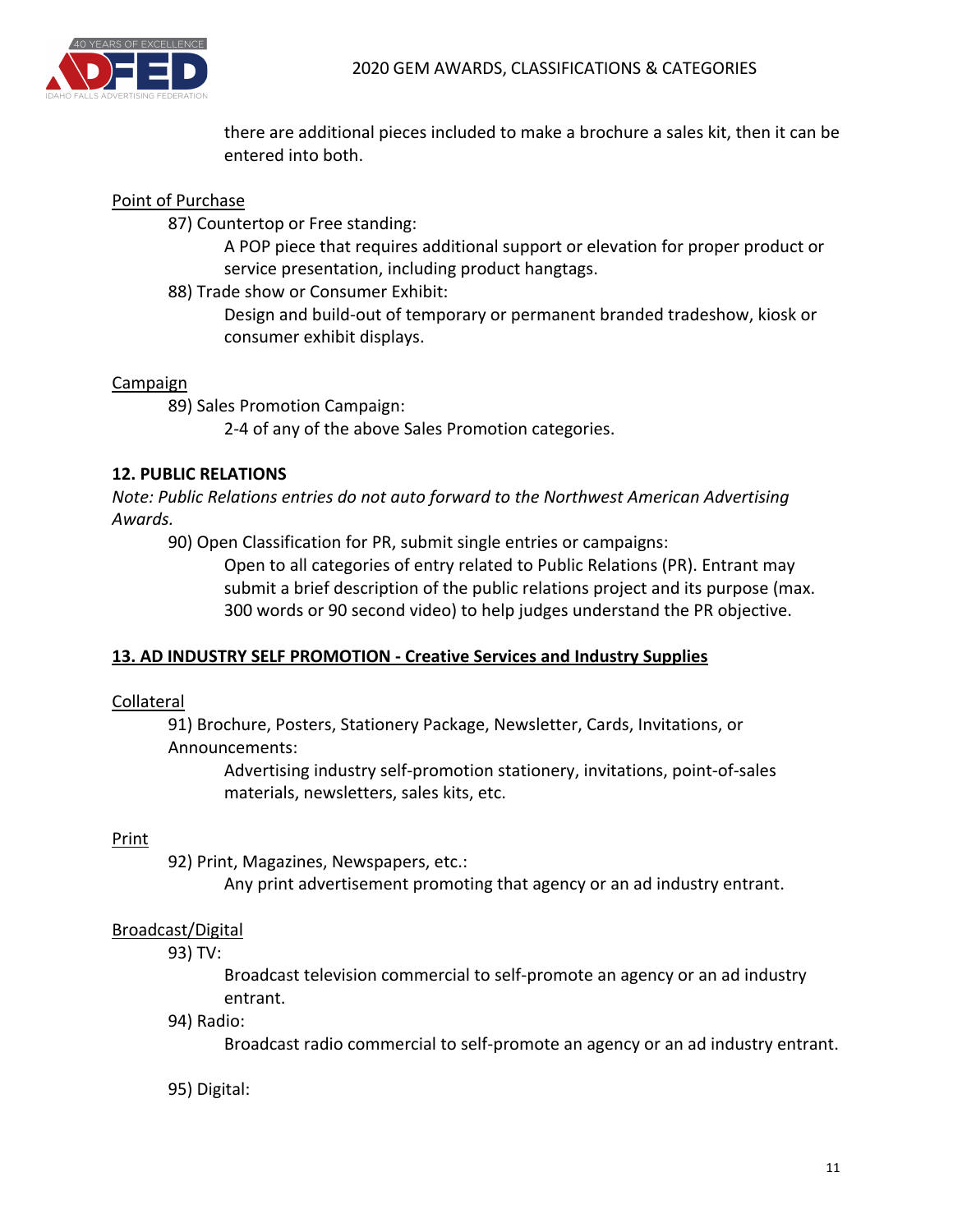

Digital advertisement to self-promote an agency or an ad industry entrant.

#### 96) Website:

Website for agency or an ad industry entrant.

#### Non-Traditional

97) Out-of-Home, Non-Traditional, Guerrilla/Ambient or Direct Marketing: Advertising industry self-promotion using any non-traditional, out-of-home or direct marketing media. Guerrilla Marketing entries must be accompanied by proof of usage. Entries in this category should be accompanied by a written or digital (video) summary not to exceed 250 words (written) or 90 seconds (video).

#### Campaign

98) Single or Integrated Media:

Any 2-4 of the above advertising self-promotion categories.

#### **14. PUBLIC SERVICE**

Advertisements for non-profit social organizations or causes, charities or NGOs should be entered in a Public Service category. Other Public Service submissions may include advertising in support of civic, charitable, spiritual, educational, local, state or national governmental bodies, public safety, and environmental causes.

All Public Service advertising, regardless of whether the agency creative and media placement were paid, must be entered in these categories and does not qualify for entry in any other categories. Individual creative elements may be entered, however, in the Elements of Advertising categories.

Advertisements for arts and sciences organizations such as museums, science centers, zoos, orchestras, film & music festivals etc. should NOT be submitted in Public Service categories but only entered in the appropriate general advertising categories provided.

#### Broadcast/Digital

99) Television:

Broadcast television commercial promoting non-profit social organizations or causes, charities or NGOs.

#### 100) Radio:

Broadcast radio commercial promoting non-profit social organizations or causes, charities or NGOs.

101) Digital:

Digital banner ads or websites promoting non-profit social organizations or causes, charities or NGOs.

102) Audio/Visual: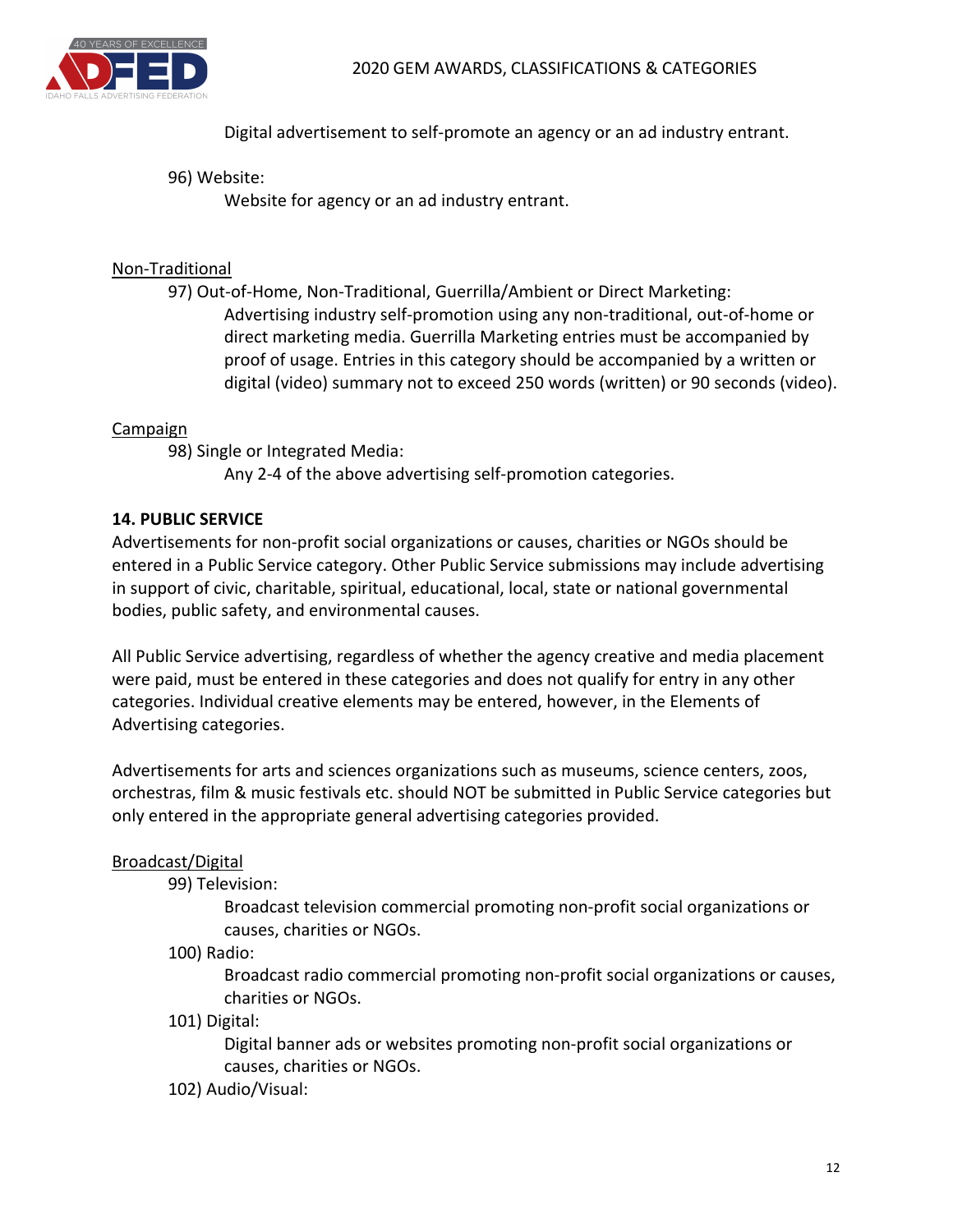

Any videos, internet commercials, webisodes, or branded content promoting non-profit social organizations or causes, charities or NGOs.

#### Out-of-Home

103) Out-of-Home

Any Non-Traditional, Guerrilla/Ambient, out-of-home advertisement(s) promoting non-profit social organizations or causes, charities or NGOs. Guerrilla Marketing entries must be accompanied by proof of usage. Entries in this category should be accompanied by a written or digital (video) summary not to exceed 250 words (written) or 90 seconds (video).

#### Collateral

104) Collateral Material:

Brochure, Posters, Stationery Package, Cards, Invitations, Sales Kit, Newsletter, or Announcements promoting non-profit social organizations or causes, charities or NGOs.

#### 105) Annual Report:

Yearly communications piece, usually with financial data, (intended primarily for stockholders or members as a statement or record of a company's or organization's annual performance or status), on behalf of non-profit social organizations or causes, charities or NGOs.

#### Print

106) Magazine, Newspaper, Direct Marketing or Specialty Items: Any print advertisement promoting non-profit social organizations or causes, charities or NGOs.

#### Campaign

107) Campaign:

Single or Integrated campaigns containing 2 or more of the above materials and promoting non-profit social organizations or causes, charities or NGOs.

#### **15. POTPOURRI**

*Note: Potpourri entries do not auto forward to the Northwest American Advertising Awards and* are not included for Best of Show consideration in The Gems.

#### **Potpourri**

108) D.B. Cooper Award:

Any creative advertisement that was produced but never approved for publication by client.

109) Open Category: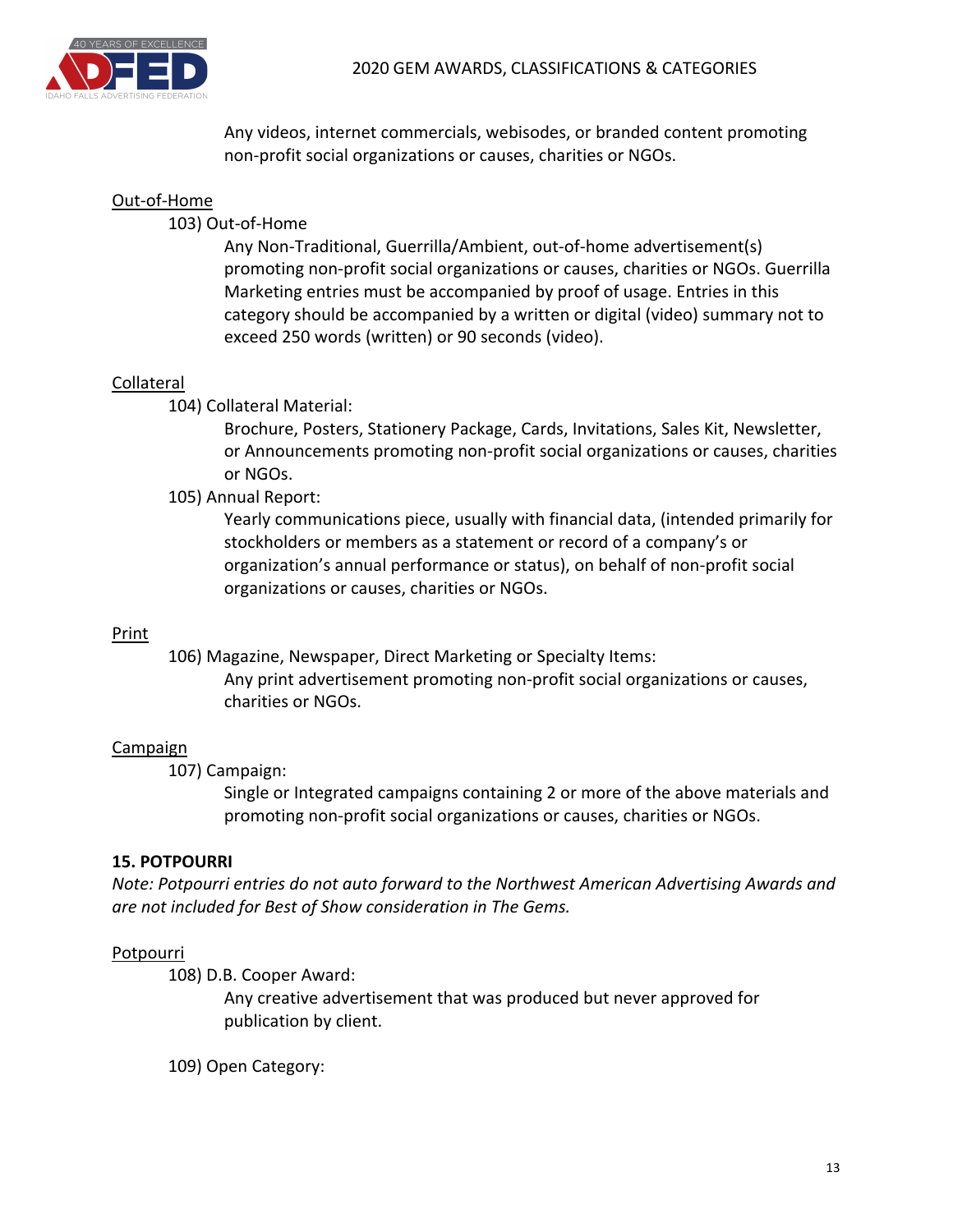

For brand books and/or any advertising entries that do not fit any other category of competition. Submit single entries or campaigns.

#### **16. COMPLETE CAMPAIGNS**

Complete campaigns require the use of a consistent theme in two or more media. Entrants may submit a written or digital/video summary of campaign not to exceed 250 words or 90 seconds.

#### Business-to-Business Campaign

#### 110) Local:

B-to-B campaigns that include two (2) or more elements from any of the Rockies classifications that have broadcast and/or published in only one market (one DMA). Note: Campaigns placed in more than one DMA (even if placed on only one station or form of media) do not qualify as "local."

111) Regional/National:

B-to-B campaigns that include two (2) or more elements from any of the Rockies classifications that have broadcast and/or published in two or more local markets (DMAs), including via national broadcast, cable or satellite networks.

#### Consumer Campaign

112) Local:

Consumer campaigns that include two (2) or more elements from any of the Rockies classifications that have broadcast and/or published in only one market (one DMA). Note: Campaigns placed in more than one DMA (even if placed on only one station or form of media) do not qualify as "local."

#### 113) Regional/National:

Consumer campaigns that include two (2) or more elements from any of the Rockies classifications that have aired in more than two or more local markets (DMAs) including via national broadcast, cable or satellite network.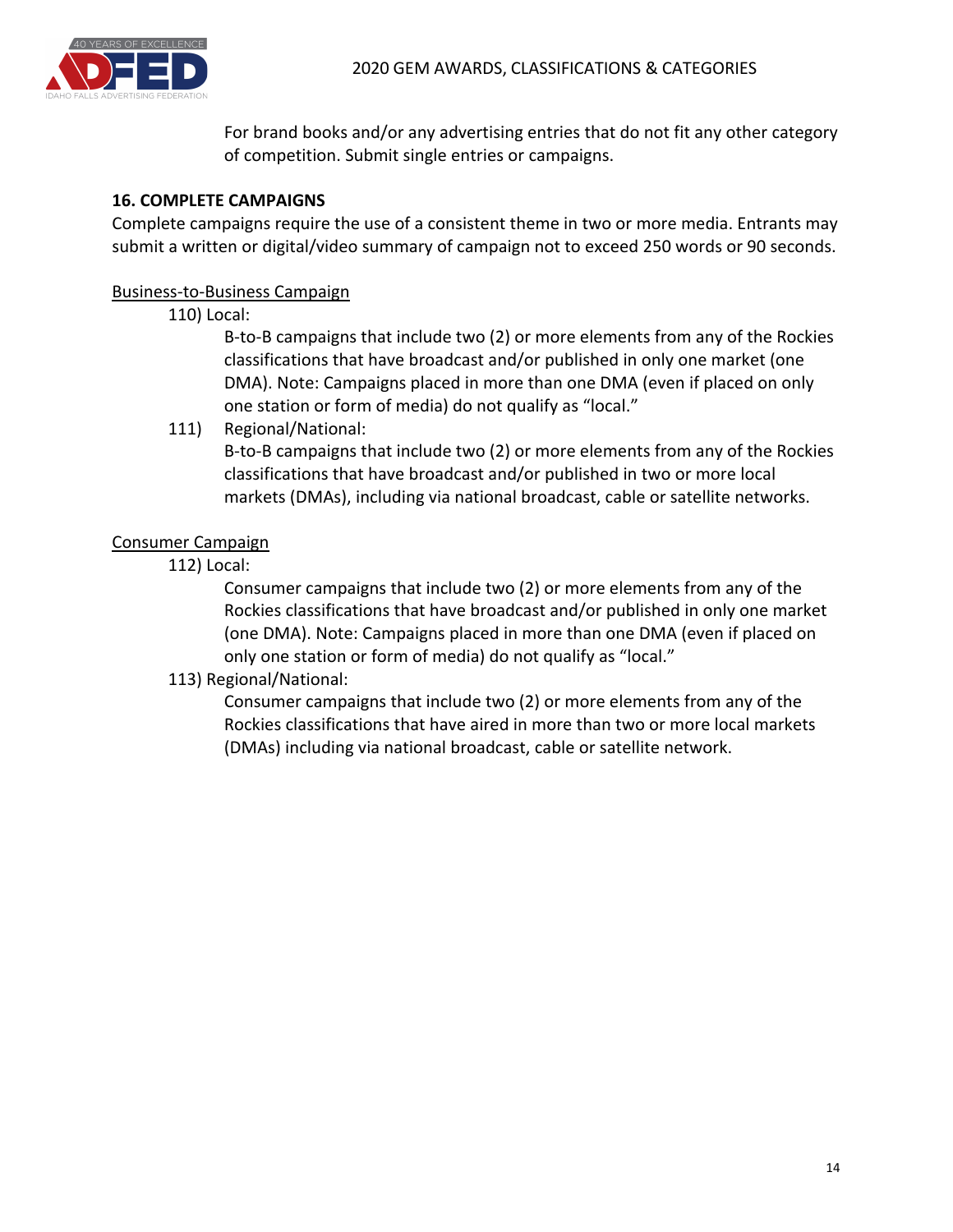| 2020<br><b>Gem</b>                                                                                                                                                                                                                                                                                                                                                        | Award<br><b>Entry Form</b> |       |
|---------------------------------------------------------------------------------------------------------------------------------------------------------------------------------------------------------------------------------------------------------------------------------------------------------------------------------------------------------------------------|----------------------------|-------|
|                                                                                                                                                                                                                                                                                                                                                                           | CREATIVE CREDITS:          |       |
| Category Name and Number                                                                                                                                                                                                                                                                                                                                                  | Name                       | Title |
| Type of entry: Single or campaign (please circle one)                                                                                                                                                                                                                                                                                                                     |                            |       |
| Title or description of entry                                                                                                                                                                                                                                                                                                                                             | Name                       | Title |
|                                                                                                                                                                                                                                                                                                                                                                           | Name                       | Title |
| 40 YEARS OF EXCELLENCE<br><b>Client</b>                                                                                                                                                                                                                                                                                                                                   | Name                       | Title |
| OHER<br><b>SERATION</b><br>Date this entry was published                                                                                                                                                                                                                                                                                                                  |                            |       |
| $\frac{1}{1}$<br>$\begin{array}{c} 1 \\ 1 \\ 1 \\ 1 \end{array}$<br>$\mathbf I$<br>J.<br>J.<br>J.<br>I.<br>J.<br>t<br>J.<br>J.<br>$\mathbf I$<br>$\mathbf I$<br>f,<br>$\mathbf I$<br>$\mathsf I$<br>f,<br>Ţ<br>$\mathsf I$<br>$\mathsf I$<br>$\mathbf I$<br>$\mathbf I$<br>Ţ<br>f,<br>I<br>$\mathsf I$<br>Ţ<br>$\mathbf I$<br>$\begin{bmatrix} 1 \\ 1 \\ 1 \end{bmatrix}$ | Name                       | Title |
| Company                                                                                                                                                                                                                                                                                                                                                                   | Name                       | Title |
| Address                                                                                                                                                                                                                                                                                                                                                                   | Name                       | Title |
| City/State/Zip                                                                                                                                                                                                                                                                                                                                                            | Name                       | Title |
|                                                                                                                                                                                                                                                                                                                                                                           | Name                       | Title |
| Submitted by<br><b>Title / Position</b>                                                                                                                                                                                                                                                                                                                                   |                            |       |

For entry costs and deadlines, please see payment form. entry costs and deadlines, please see payment form.

E-mail address

E-mail address

Phone